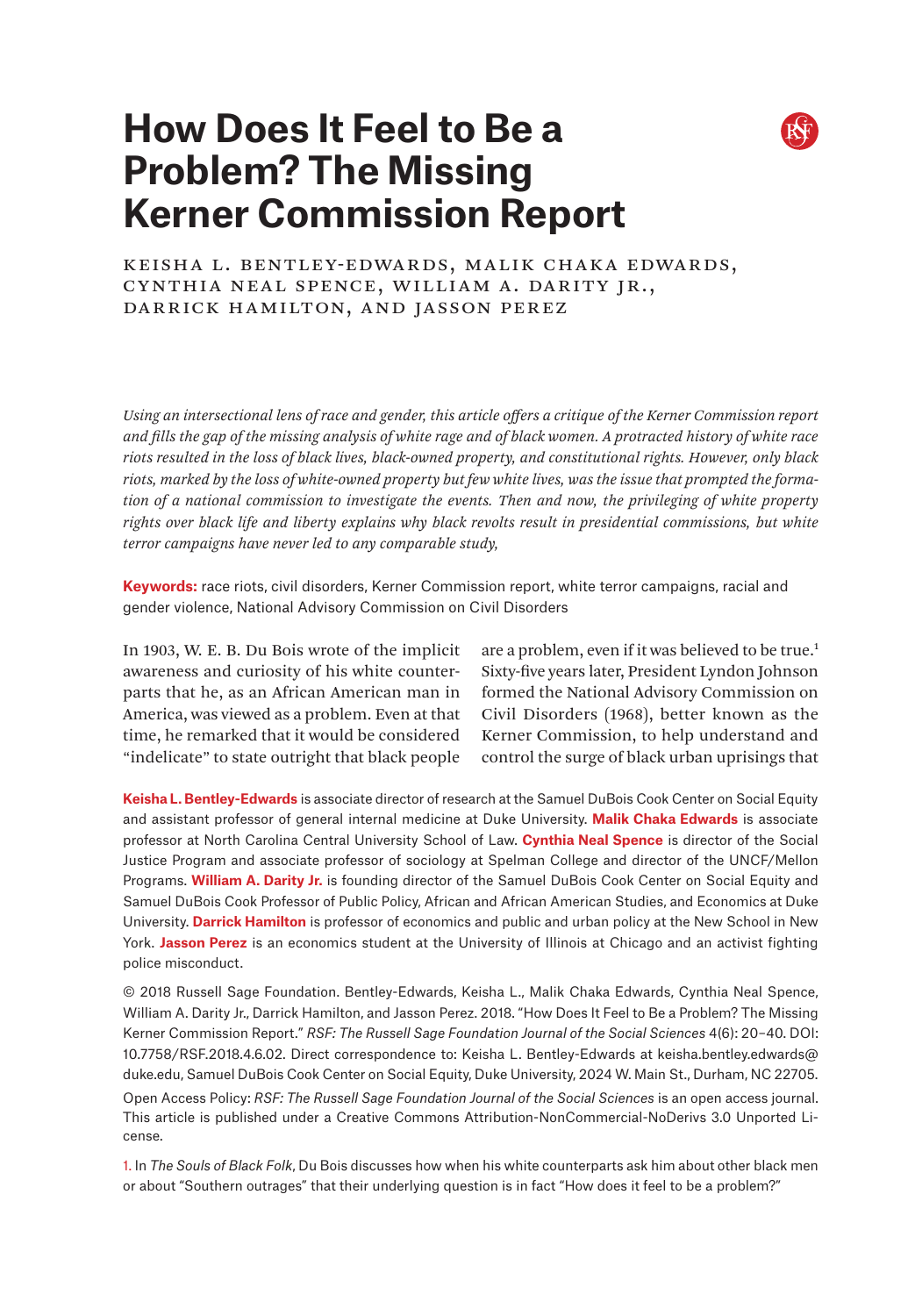occurred in 1967. In other words, to understand the problem with black people.

According to the Kerner Commission report (thus the Kerner report), white racism is the impetus, but the so-called race problem in America is characterized as a black people problem. The onus for resolving these problems rested primarily on black people's ability to conform to white cultural norms, rather than to allow America to become two societies, one white and one black.

In this article, we examine how the Kerner report interprets black rage or social circumstances but provides little or no acknowledgment of or analysis on white rage and its manifestations. Rather than seeing racial uprisings by black people as a normal response to incessant oppression and degradation, racial discontent and uprisings are seen through the lens of black deficiency. The police atrocities that triggered the black uprisings in 1967 were the result of state violence.2 On the other hand, white riots were state sanctioned and occurred with police participation or complicity. In negating a balanced inquiry on black and white civil disorders in America, we find ourselves in a constant loop of rage, disenfranchisement, and destruction. This article provides the missing analyses on the causes and consequences of white rage and expands the original analysis by engaging an intersectional framework that acknowledges gender, race, and class as organizing constructs when discussing statesanctioned violence.

Although the theoretical concept known as *intersectionality* was coined by Kimberlé Crenshaw in 1989, black women existed within an axis of race and sex-based discrimination at the time of and prior to the writing of the Kerner Commission report. Sojourner Truth asserted, "Ain't I a Woman?" in 1851. Somewhat later, in their speeches and writings, Anna Julia Cooper and Ida B. Wells-Barnett in the late nineteenth

and early twentieth centuries, acknowledged the unique experiences and multiplicative social burdens that black women in America face (Collins 2000). Specific considerations of black women in the context of racial and gender strife was thus not a new concept, and should have been included in the Kerner report, but was largely ignored. Therefore we discuss the perils of excluding the experience of black women from investigations of state-sanctioned violence.

Whether it is during the white race riots in 1917, the long, hot summer of 1967, or police brutality in 2017, the invisibility of black women in reports and initiatives does not guarantee their safety from racial violence. Black women as well as men were victims of lynching, and targeted in white riots and continue to be victimized by police brutality.3 In addition, rape was often used as a weapon to control and harm black women and to demean black men in the post-reconstruction and civil rights era (Feimster 2009; McGuire 2010). These unprovoked actions against black women have not been characterized as emblematic of white pathology or rage. According to Danielle McGuire, sexual and racial violence against black people was used to "control, coerce and harass" throughout the nineteenth and twentieth centuries (2010). Black women's experiences and harm remain an afterthought in how the Black Lives Matter movement is commonly perceived as a fight to save black men from police brutality.

In light of contemporary racial tensions, we examine the President's Task Force on 21st Century Policing (2015) juxtaposed against the Kerner report. These reports overlap in their focus on the causes, consequences, and solutions for *managing* black rage. Just as notes of the Moynihan report (1965) are interwoven throughout the Kerner report, the influence of the My Brother's Keeper Initiative (White

2. In this article, we use the terms *state sanctioned* and *state violence*. State violence (in America) is defined as violence authorized by the U.S. government, state, and local agencies that can include police violence, economic exploitation, and the destruction of property. State-sanctioned violence may or may not be committed with police or government agency participation, but includes a passive approach to preventing violence or holding perpetrators accountable (Clarke 1998).

3. According to a report by the NAACP, between 1889 and 1922, eighty-three women were known victims of lynching, sixty-six of whom were "colored" and seventeen were white (1922).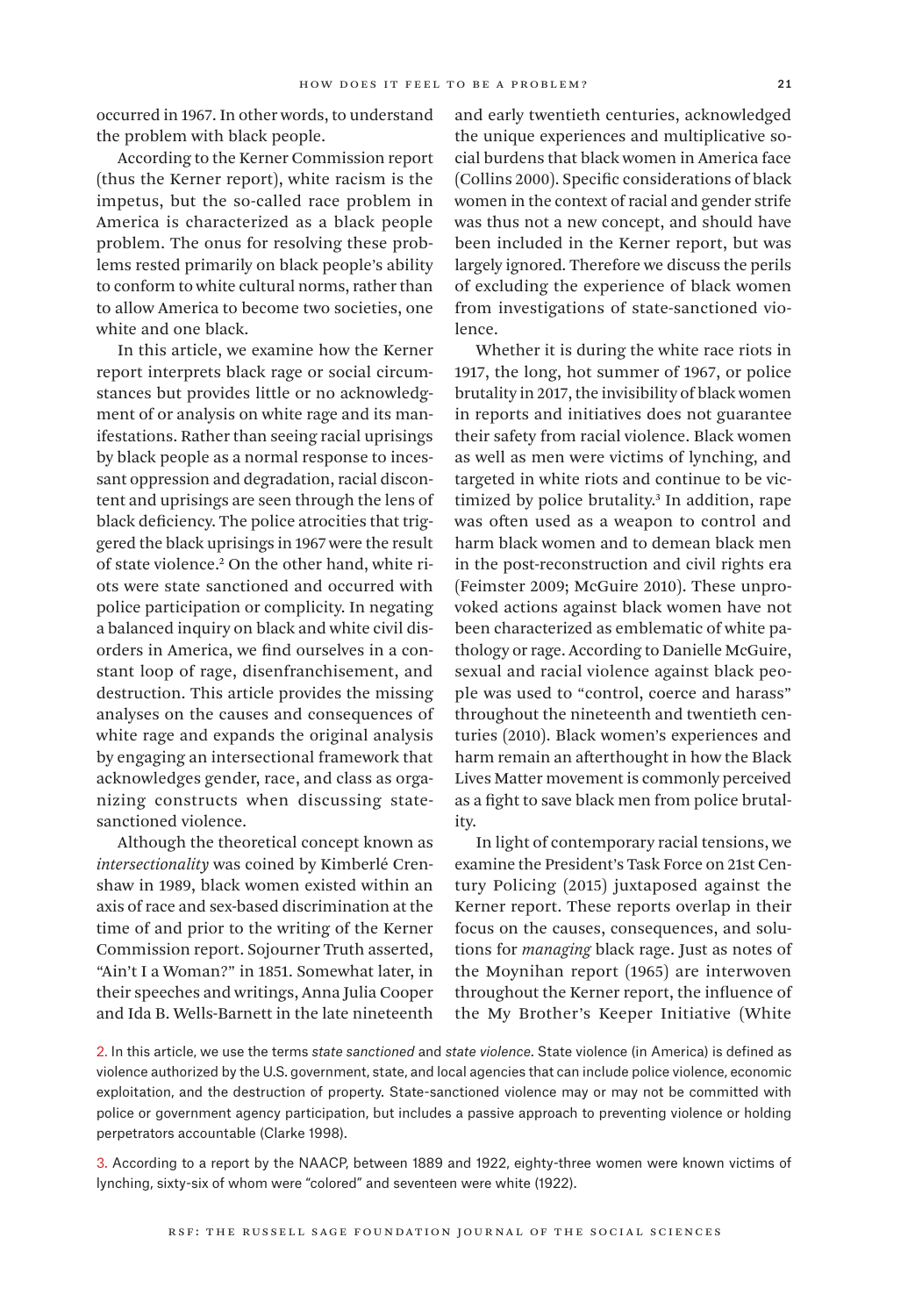House 2014) is apparent in the report of the President's Task Force on 21st Century Policing.4 Furthermore, the influence of the Moynihan report and the My Brother's Keeper Initiative, on the Kerner report and the President's Task Force report, respectively, can be seen through the enduring depiction of angry, problematic black men and emasculating or invisible black women (Crenshaw 2014)—an enduring narrative of black pathology. Although the triggers were white rage and police violence directed against blacks, black rage and riots prompted both the Kerner report and the 21st Century Policing Task Force report. This leaves open the question why no comparable report has been produced on white rage and riots.

## Problematizing Black Rage and Normalizing White Rage

Until the early 1960s, the concept of a race riot was equated, ubiquitously, with white terror campaigns against black people.5 This dynamic changed in 1963, most notably in Birmingham, Alabama. The Children's Crusade, a peaceful march of schoolchildren, was met by police with sprays from firehoses, vicious attack dogs, and arrests. The culmination of these attacks, were bombings that occurred throughout the city, including the 16th Street Baptist Church and the home of A. D. King, the brother of Rev. Dr. Martin Luther King Jr.

Outraged by these assaults as well as by the oppressive conditions that provoked the march in the first place, community members protested and some began to destroy white-owned businesses in black neighborhoods (Eskew 1997). By the summer of 1967, black-initiated race riots erupted in more than one hundred cities across the country. President Lyndon Johnson ordered the formation of the Kerner Commission to investigate and report on civil disorders. The Kerner report purportedly is on civil disorders, not black riots or black civil disorders. Yet black-initiated riots are explored at length, and white-initiated riots receive little analysis. We provide a sociohistorical and multitextured interrogation, not addressed in the Kerner report, of the precursors to blackinitiated race riots for the Kerner report that includes the history of white terror campaigns, which typically have provided the underlying context for black-initiated riots and is missing from analysis. We posit that this analysis better contextualizes the oppressive conditions that stimulated community protests. In addition, this analysis expands the focus to examine the impact of oppressive conditions on black men and women.

## The Missing Analysis: WHITE CIVIL UNREST

It can be argued that slavery in and of itself was a white terror campaign, but we begin our analysis in 1877, the year that Reconstruction and thus the federal protections of black people (the formerly enslaved and free coloreds) officially ended. The Kerner report acknowledges that the post-reconstruction era was a vicious turning point in white racial violence and black disenfranchisement (1968, 218), but it fails to connect them directly to the uprising of the 1960s.

Part 2 of the Kerner report focused on "Why Did it Happen?" in reference to the causes of the 1967 urban civil disorders (that is, black riots). We focus your attention to chapter 5, interestingly titled "Rejection and Protest: An Historical Sketch," which introduces a historical framework of black subjugation in America by stating that

The events of the summer of 1967 are in large part the culmination of 300 years of racial prejudice. Most Americans know little of the origins of the racial schism separating our white and Negro citizens. Few appreciate how central the problem of the Negro has been to our social policy. Fewer still understand that today's problems can be solved only if white Americans comprehend the rigid social, economic and educational barriers that have prevented Negroes from participating in the

4. *The Negro Family: The Case for National Action* is commonly known as the Moynihan report.

5. The Harlem race riots of 1935 and 1943 were black-initiated riots, triggered by a mistaken report of police brutality directed against a black child and the accurate report of police brutality directed against a black soldier defending a black woman, respectively. No comparable riot occurred until 1963.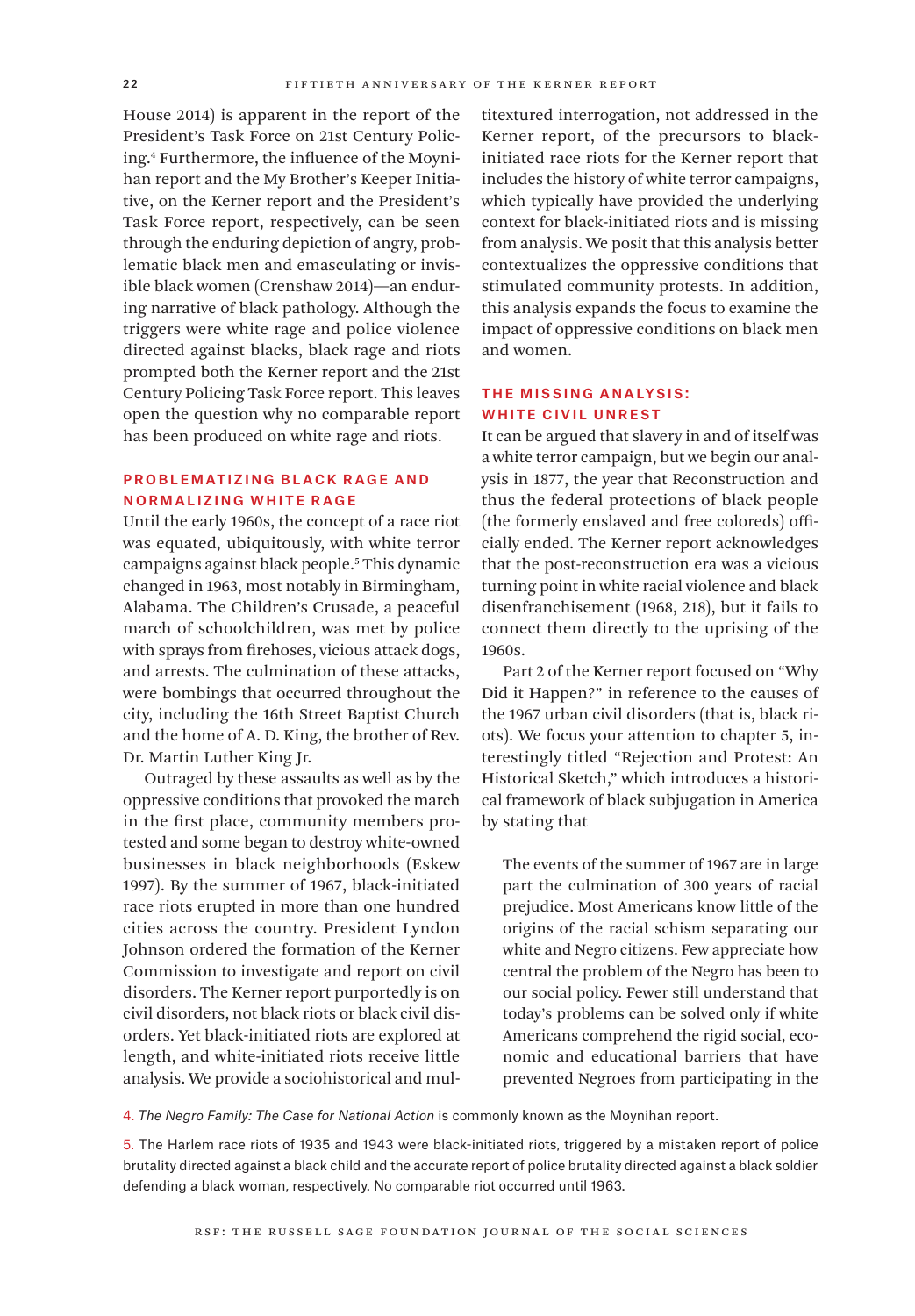mainstream of American life. (Kerner Report 1968, 211)

This opening paragraph is followed by an accounting of social norms, policy, and legal barriers to freedom from the colonial period, the U.S. Constitution, through to the Civil War. This chapter also provides a glimpse of the Reconstruction era white riots in Memphis, Tennessee, and in Colfax and Coushatta, Louisiana, to demonstrate white intolerance of black political, economic, and social progress (Kerner Report 1968, 217). The analysis of the massacres that occurred during and after Reconstruction until the call for the Kerner report (from 1877 through 1967) are covered in two pages, and would lead you to believe that no large-scale white riots occured after 1870, or that riots were isolated to the South—neither is true. Conspicuously missing are major riots, including the Wilmington massacre of 1898, the Atlanta riot of 1906, the Tulsa riot of 1921, and the Detroit riot of 1943. Even though the Kerner report is about the causes and consequences of civil unrest, white-initiated civil unrest is missing. To be clear, there is no fundamental accounting and analysis of white riots and aggression—despite an acknowledgement that the oppressive conditions that prompted the long, hot summer of 1967 had roots in white terror campaigns; for example, "Negroes who voted or held office were refused jobs or punished by the Ku Klux Klan" (Kerner Report 1968, 217). To understand civil unrest in America, white riots and mobs should have been interrogated in the Kerner report, and we offer that missing analysis in this article.

Even acts of white terrorism that were contemporary to the writing of the report, such as the attacks on Freedom Riders in Alabama and Mississippi in 1961, are absent. White terror campaigns are not scrutinized for their causes, their triggers, or their costs in terms of life, liberties, and property (see table 1). Perhaps it is due to an assumption that white racial violence is well understood. White rage may have been

seen as an obvious and normal response to perceived black progress and increased proximity (hence, the chapter 5 title of "Rejection and Protest"). Perhaps that is why the violent period between 1917 and 1921, which included riots in more than thirty cities during the Red Summer of 1919, did not prompt a full federal investigation—although it should have. In response to the Chicago Riot of 1919, the governor of Illinois ordered the formation of the Chicago Commission on Race Relations (1922), which offered some insight on the context of white racial violence. However, a statewide commission on the Tulsa race riots in 1921 was not assembled until 1997.

A key point that makes the interpretation of white terror campaigns difficult is the ambiguity in making distinctions between the abundant occurrence of lynchings, terrorist acts, sexual assaults, and post-reconstruction race riots and massacres.6 Although both lynchings and race riots involve the enactment of white rage through mob violence, the former typically focuses on a specific person or people, whereas the latter is violence broadly and indiscriminately applied. Terrorist acts, such as the fifty bombings that occurred between 1947 and 1965 in black communities in Birmingham that resulted in death, injury, and property damage the same types of destruction associated with race riots—further complicate precise characterization of the types of manifestations of white rage.

Lynchings and race riots often overlapped with underlying contexts in being related to perceptions of increasing black prosperity or political power, greater competition for employment, and the potential loss of white power and privilege. The violent backlash often has involved the use of white women as both props and participants to justify and initiate white terror campaigns (Kirshenbaum 1998; Feimster 2009). For example, under the guise of protecting white women from black male sexual predators, the Wilmington race riot of 1898 was in fact about resentment of a blossoming black

6. Between 1882 and 1968, 3,446 African Americans were lynched. For a comprehensive account of white riots, see Rucker and Upton's *Encyclopedia of American Race Riots* (2007); for an in-depth analysis of how sexual assault was used as weapon against black women and their communities during the civil rights movement, see Danielle McGuire's *At the Dark End of the Street* (2010).

(*Text continues on p. 29.*)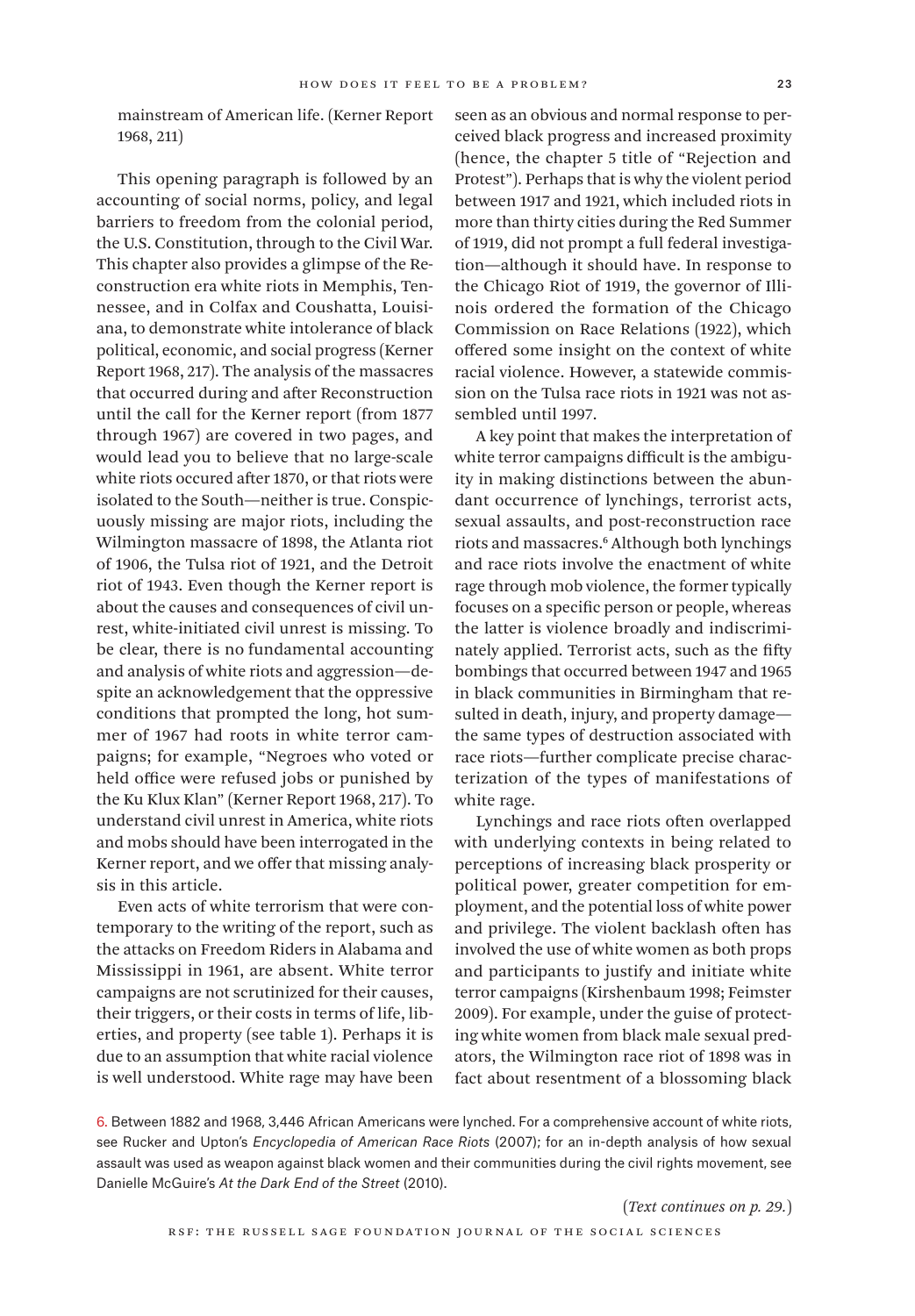|      |                                                   |                                                                                                                                                                                                                                   |                      |                              |                                                                                                                                                                                                                | <b>Estimated Cost</b> |                   |
|------|---------------------------------------------------|-----------------------------------------------------------------------------------------------------------------------------------------------------------------------------------------------------------------------------------|----------------------|------------------------------|----------------------------------------------------------------------------------------------------------------------------------------------------------------------------------------------------------------|-----------------------|-------------------|
| Year | Location                                          | Context                                                                                                                                                                                                                           | Injuries             | Deaths                       | Aftermath                                                                                                                                                                                                      | At the<br>Time        | 2017              |
| 1883 | Danville, VA                                      | UC: rise in black political power and<br>TR: black men failed to give way to<br>let a white man pass<br>Danville riots<br>prosperity                                                                                              | 2 whites<br>2 blacks | 4 blacks<br>1 white          | Black disenfranchisement                                                                                                                                                                                       | $*$                   | $\bf{*}$          |
| 1898 | Wilmington, DE                                    | article claiming that black men were<br>UC: rise in black political power and<br>TR: black newspaper anti-lynching<br>no more predators than white men<br>prosperity; organized by NC<br>Wilmington race riot<br>Democratic Party | $\frac{*}{*}$        | 14 to 250                    | 1,500 blacks left Wilmington; blacks no<br>employees fired; black newspaper<br>destroyed; prosperous blacks and<br>politicians run out of town; black<br>longer the majority; black city<br>disenfranchisement | $\frac{*}{*}$         | $\stackrel{*}{*}$ |
| 1900 | New Orleans, LA                                   | TR: murder of a white policeman by<br>Robert Charles riots<br>Robert Charles                                                                                                                                                      | 50 to 70             | 28                           | Black city school destroyed                                                                                                                                                                                    | $*$                   | $\frac{*}{*}$     |
| 1906 | Atlanta, GA                                       | reports of rapes of white women by<br>TR: unsubstantiated newspaper<br>UC: black prosperity<br>Atlanta race riot<br>black men                                                                                                     | $\stackrel{*}{*}$    | 10 to 100 blacks<br>2 whites | $\frac{*}{*}$                                                                                                                                                                                                  | $*$                   | $\ddot{*}$        |
| 1908 | Springfield, IL                                   | and transport of 2 black men charged<br>TR: white mob angered by the arrest<br>UC: black prosperity and political<br>of raping a white woman<br>Springfield riots<br>gains                                                        | $\ddot{*}$           | 2 blacks<br>5 whites         | 2,000 blacks left town; 35 black-owned<br>neighborhoods destroyed by fire<br>business damaged; black                                                                                                           | \$200,000             | \$5 million       |
| 1910 | Sixteen cities across the<br><b>United States</b> | TR: blacks celebrate Jack Johnson's<br>prize fight defeat of Jeff Jeffries;<br>white attack                                                                                                                                       | 106                  | 11 to 26                     | $\frac{*}{*}$                                                                                                                                                                                                  | $\frac{*}{*}$         | $\stackrel{*}{*}$ |

Table 1. Summary of the Context, Casualties, and Aftermath of U.S. Race Riots, 1883-1967 **Table 1.** Summary of the Context, Casualties, and Aftermath of U.S. Race Riots, 1883–1967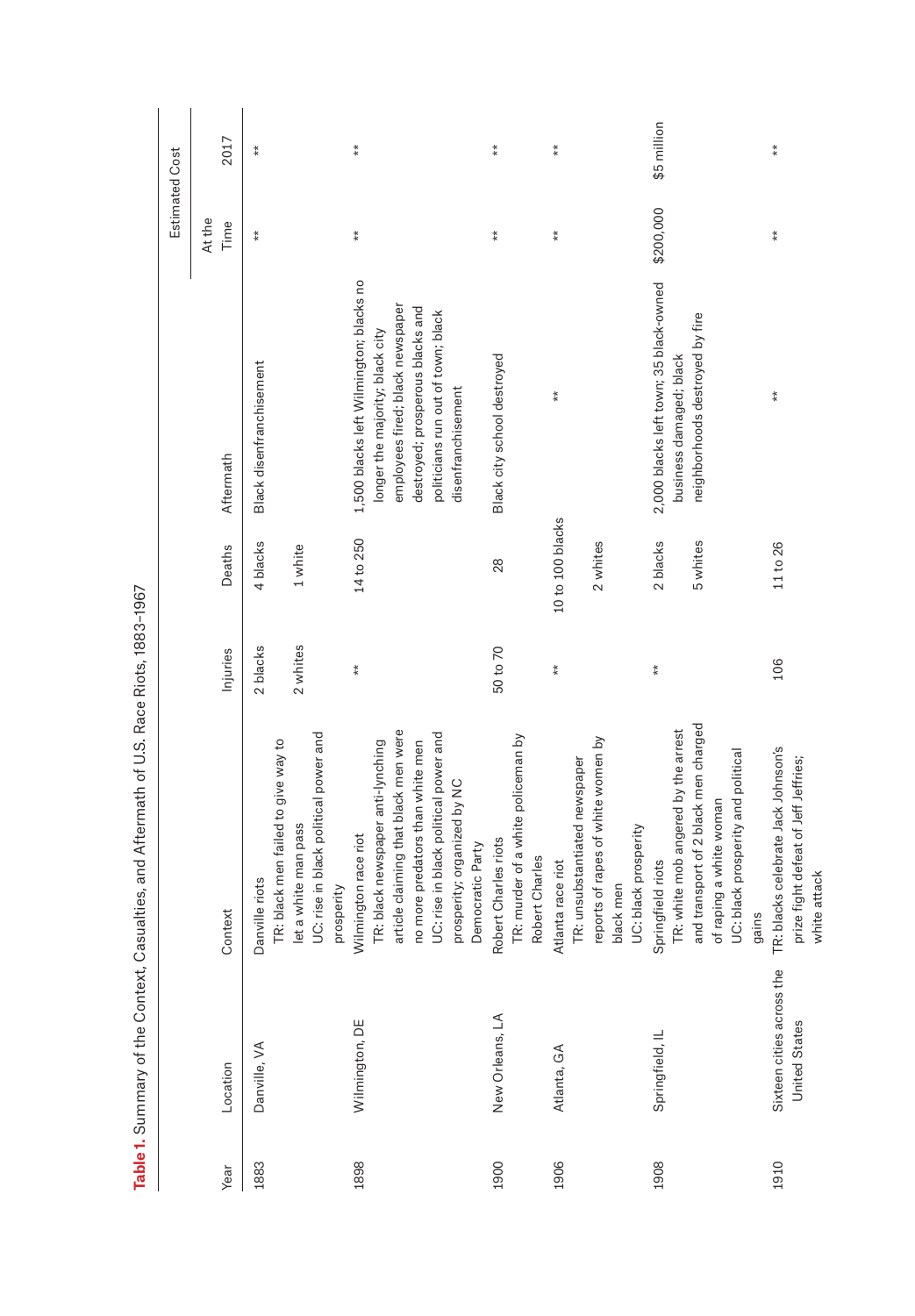| 1917 | East St. Louis, IL | UC: increase in black population<br>TR: labor dispute of black<br>strikebreakers | $*$             | 40 to 200<br>blacks | businesses and homes destroyed<br>6,000 blacks homeless; 244 to 312       | \$373,000-<br>1 million | $$7-19$ million |
|------|--------------------|----------------------------------------------------------------------------------|-----------------|---------------------|---------------------------------------------------------------------------|-------------------------|-----------------|
|      |                    |                                                                                  |                 | 9 whites            |                                                                           |                         |                 |
| 1917 | Houston, TX        | TR: police brutality of a black woman<br>Mutiny of 1917<br>Houston               | $\overline{19}$ | 4 blacks            | sentences; 18 condemned to death<br>118 soldiers court-martialed; 63 life | $*$                     | $*$             |
|      |                    | and black soldiers; black World War<br>vets demand respect                       |                 | 16 whites           |                                                                           |                         |                 |
|      |                    |                                                                                  |                 | 1 Mexican           |                                                                           |                         |                 |
|      |                    |                                                                                  |                 | American            |                                                                           |                         |                 |
| 1919 | Charleston, SC     | Red Summer riots                                                                 | 18 blacks       | 4 blacks            | 49 arrested; 8 fined \$50; 1 fined \$100;                                 | $\frac{*}{*}$           | $\frac{*}{*}$   |
|      |                    | TR: white sailors claim to be cheated                                            |                 |                     | 3 sailors court martialed; 2 sentenced                                    |                         |                 |
|      |                    | by bootlegger, begin harassing other<br>blacks                                   | 8 whites        |                     | to 1 year in prison                                                       |                         |                 |
| 1919 | Chicago, IL        | Red Summer riots; Chicago riot of<br>1919                                        | 537             | 23 blacks           | 1,000 homes destroyed; Chicago<br>Commission on Race Relations            | $\stackrel{*}{*}$       | $\ast\ast$      |
|      |                    | TR: breach of segregated beach                                                   |                 | 13 whites           |                                                                           |                         |                 |
|      |                    | UC: Great Migration-related tensions                                             |                 |                     |                                                                           |                         |                 |
| 1919 | Knoxville, TN      | Red Summer riots; Knoxville riot of                                              | $14+$           | 25 to 100+          | White prisoners freed by mob                                              | $\frac{*}{*}$           | $*$             |
|      |                    | 1919                                                                             |                 |                     |                                                                           |                         |                 |
|      |                    | TR: black man accused of murdering                                               |                 |                     |                                                                           |                         |                 |
|      |                    | a white woman                                                                    |                 |                     |                                                                           |                         |                 |
|      |                    | UC: rising black political power                                                 |                 |                     |                                                                           |                         |                 |
| 1919 | Omaha, NE          | Red Summer riots                                                                 | 50              | S                   | 2,000 blacks left Omaha                                                   | $\ast$                  | $*$             |
|      |                    | TR: alleged assault of a white woman                                             |                 |                     |                                                                           |                         |                 |
|      |                    | by a black man                                                                   |                 |                     |                                                                           |                         |                 |
|      |                    | UC: black migration; black political                                             |                 |                     |                                                                           |                         |                 |
|      |                    | gains; black strikebreakers                                                      |                 |                     |                                                                           |                         |                 |
| 1919 | Washington, D.C.   | Red Summer riots                                                                 | 150             | 39 blacks           | $*$                                                                       | $*$                     | $*$             |
|      |                    | TR: alleged sexual assault of white                                              |                 |                     |                                                                           |                         |                 |
|      |                    | woman by a black man                                                             |                 | 5 whites            |                                                                           |                         |                 |
|      |                    |                                                                                  |                 |                     |                                                                           |                         | (continued)     |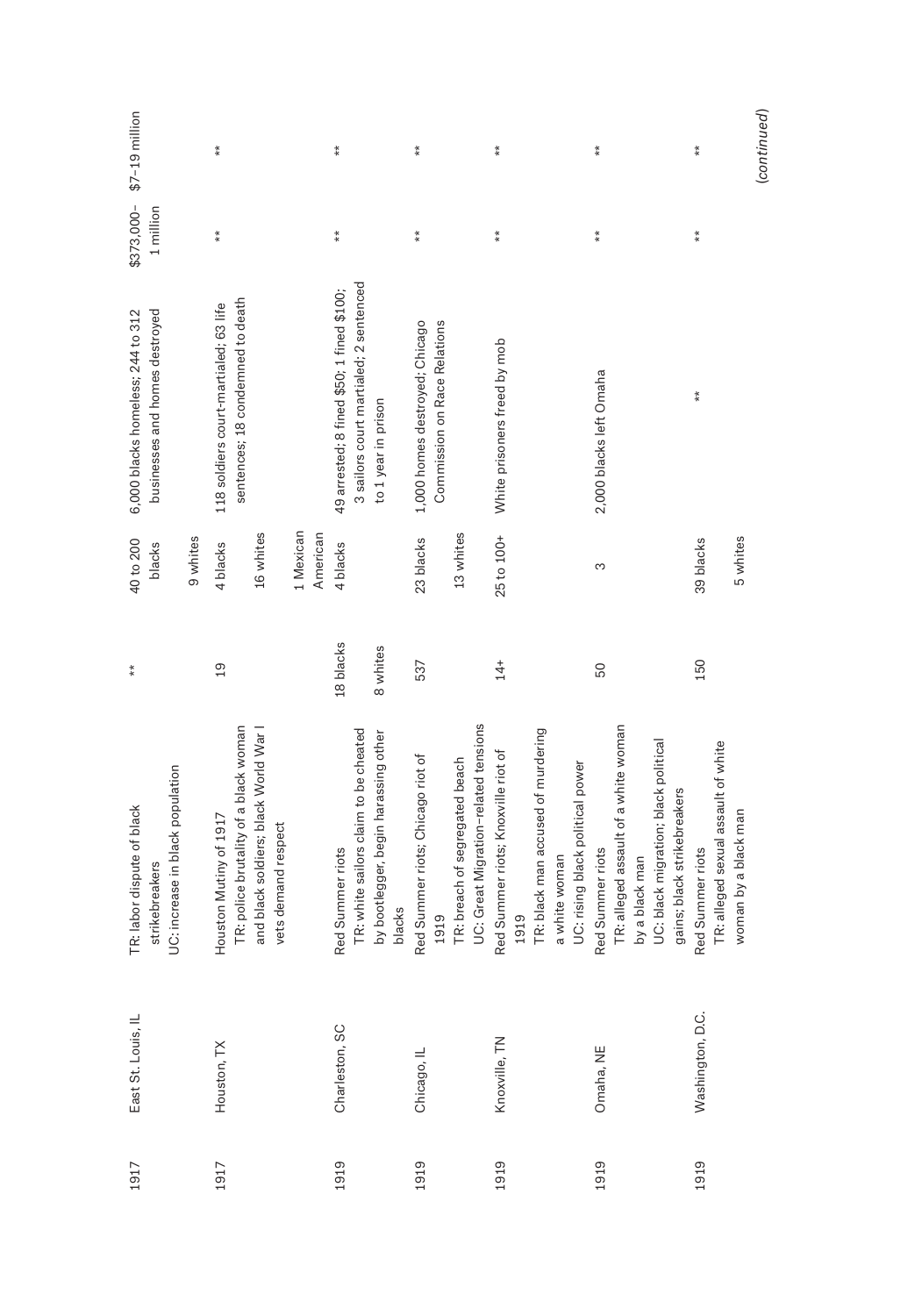|      | Table 1. (continued) |                                                                                                                                                                           |               |                                     |                                                                                                            |                   |                       |
|------|----------------------|---------------------------------------------------------------------------------------------------------------------------------------------------------------------------|---------------|-------------------------------------|------------------------------------------------------------------------------------------------------------|-------------------|-----------------------|
|      |                      |                                                                                                                                                                           |               |                                     |                                                                                                            |                   | <b>Estimated Cost</b> |
| Year | Location             | Context                                                                                                                                                                   | Injuries      | Deaths                              | Aftermath                                                                                                  | At the<br>Time    | 2017                  |
| 1921 | Tulsa, OK            | TR: shooting of a police officer while<br>of 1921; black Wall Street<br>Tulsa riots<br>riots                                                                              | 800           | -300                                | 35 blocks in the black community<br>(Greenwood) were destroyed                                             | $\ddot{*}$        | $\ddot{*}$            |
|      |                      | UC: black prosperity, pride, and self-<br>freeing a black prisoner who was to<br>protection/arms<br>be lynched                                                            |               |                                     |                                                                                                            |                   |                       |
| 1923 | Rosewood, FL         | TR: white woman claims assault by a<br>black man; rise of black working<br>class; black independence<br>Rosewood massacre                                                 | $\frac{*}{*}$ | 6 to 150                            | Town destroyed; black residents<br>displaced                                                               | $\stackrel{*}{*}$ | $\stackrel{*}{*}$     |
| 1935 | New York, NY         | UC: poverty/Great Depression<br>TR: mistaken report of police<br>brutality of a teenager<br>Harlem race riot                                                              | 84            | 1 to 3                              | windows smashed, businesses looted<br>and vandalized; Mayor's Commission<br>Ending Harlem Renaissance; 600 | \$147,000         | \$2.6 million         |
| 1943 | Mobile, AL           | UC: jobs and black empowerment<br>TR: black shipyard promotions<br>Mobile race riot                                                                                       | 50            | $\circ$                             | Segregated shipyards                                                                                       | $\stackrel{*}{*}$ | $\stackrel{*}{*}$     |
| 1943 | Beaumont, TX         | TR: alleged rape of a white woman by<br>UC: population increase; resource<br>Beaumont race riots<br>a black man<br>shortages                                              | 50            | 1 white<br>3 blacks                 | Black-owned structures looted and<br>burned                                                                | $*$               | $\stackrel{*}{*}$     |
| 1943 | Detroit, MI          | assaults on black and white women<br>UC: conflict between immigrant<br>TR: unsubstantiated rumors of<br>Europeans and black<br>Detroit race riot<br>and babies<br>Eastern | 760           | shot by police<br>Includes 16<br>34 | $*$                                                                                                        | \$2 million       | \$28 million          |
|      |                      | migrants from the South                                                                                                                                                   |               |                                     |                                                                                                            |                   |                       |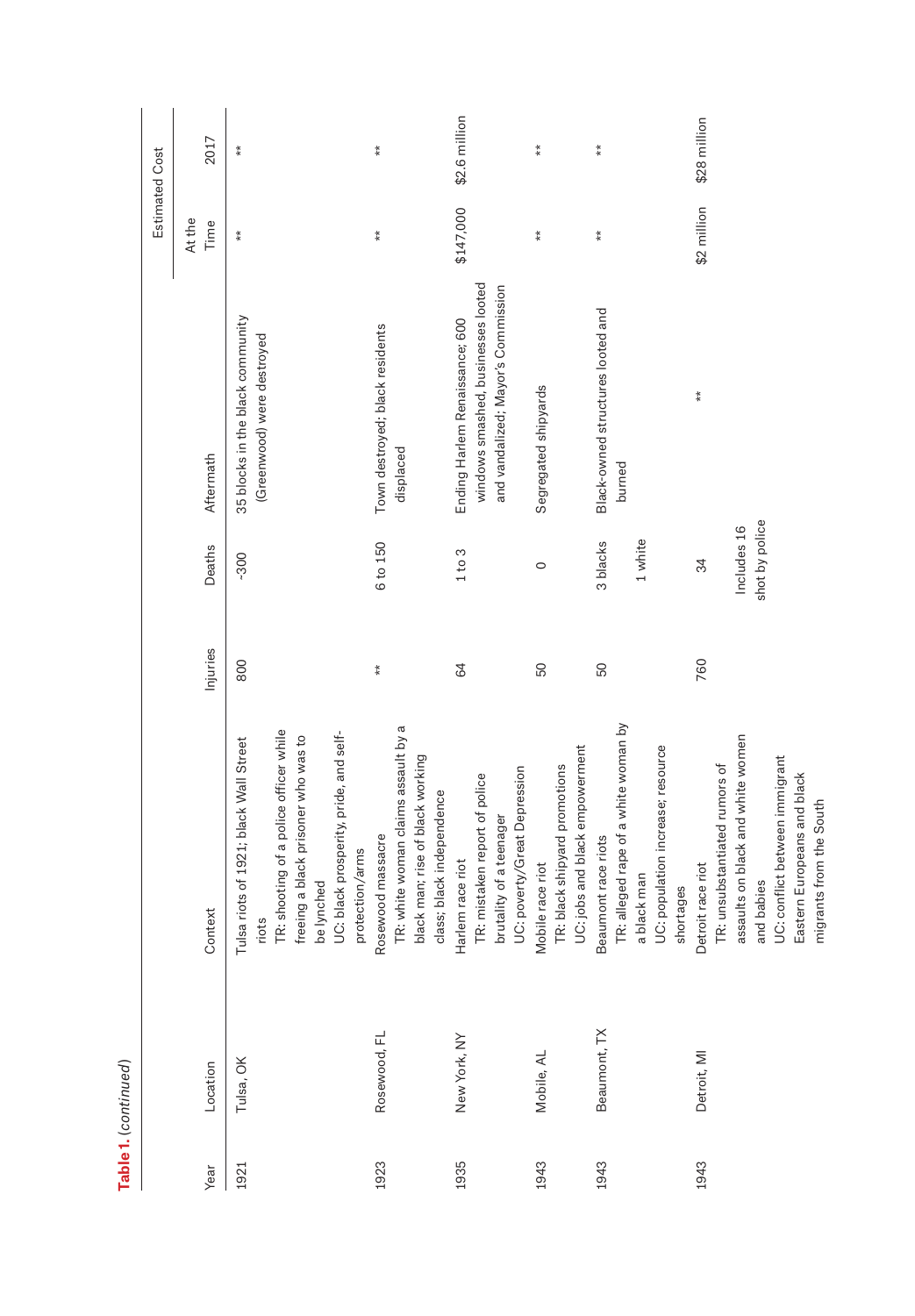|                                                            | Los Angeles, CA | Zoot Suit riots                                                                                                                                                                                                   | $\stackrel{*}{*}$     | $\circ$           | $*$                                                                                                                                     | $\ddot{*}$                  | $\ddot{*}$            |
|------------------------------------------------------------|-----------------|-------------------------------------------------------------------------------------------------------------------------------------------------------------------------------------------------------------------|-----------------------|-------------------|-----------------------------------------------------------------------------------------------------------------------------------------|-----------------------------|-----------------------|
|                                                            |                 | TR: attack and disrobing of Mexican<br>American men wearing zoot suits<br>during World War II rationing<br>UC: xenophobia                                                                                         |                       |                   |                                                                                                                                         |                             |                       |
| New York, NY                                               |                 | defending a black woman; reaction to<br>TR: police brutality of black soldier<br>racism, police brutality, housing<br>Harlem riot of 1943                                                                         | 40 police<br>officers | 6 blacks          | 500 to 1,000 arrested                                                                                                                   | $\stackrel{*}{*}$           | $\stackrel{*}{*}$     |
| Anniston, Montgomery,<br>and Birmingham, AL<br>Jackson, MS |                 | UC: black social gains; civil rights<br>TR: white anger over integrated<br>public transportation<br>Rides riot<br>discrimination<br>movement<br>Freedom                                                           | 300                   | $\circ$           | sentenced to 30 days in jail; federal<br>Freedom Riders in Mississippi<br>protection required                                           | $*$                         | $\stackrel{*}{*}$     |
| Birmingham, AL<br>Jersey City, NJ                          |                 | bombings in black neighborhoods;<br>TR: police brutality at Children's<br>UC: desegregation in schools,<br>Crusade March; bombings<br>Jersey City race riot<br>enduring poverty<br>Birmingham riot                | 46<br>6               | $\sim$<br>$\circ$ | 52 arrested; 71 businesses damaged<br>White-owned buildings in black<br>communities destroyed                                           |                             |                       |
| New York, NY                                               |                 | TR: arrest of a black woman<br>UC: housing segregation<br>TR: police brutality<br>Harlem race riot                                                                                                                | 118 to 500            |                   | 465 arrested                                                                                                                            | \$500,000 to<br>\$1 million | million<br>\$4 to \$8 |
| Philadelphia, PA                                           |                 | 1964 North Philadelphia riot-Columbia<br>TR: police confrontation and arrest of<br>woman); response to Civil Rights Act;<br>a black woman (along with rumor of<br>beating or killing of a pregnant<br>Avenue riot | 339                   |                   | damaged or destroyed; accelerated<br>800 people arrested; 220 businesses<br>white flight; population drop;<br>blighting of neighborhood | \$3 million                 | \$23 million          |
|                                                            |                 | Black Power Movement<br>rise of                                                                                                                                                                                   |                       |                   |                                                                                                                                         |                             | (continued)           |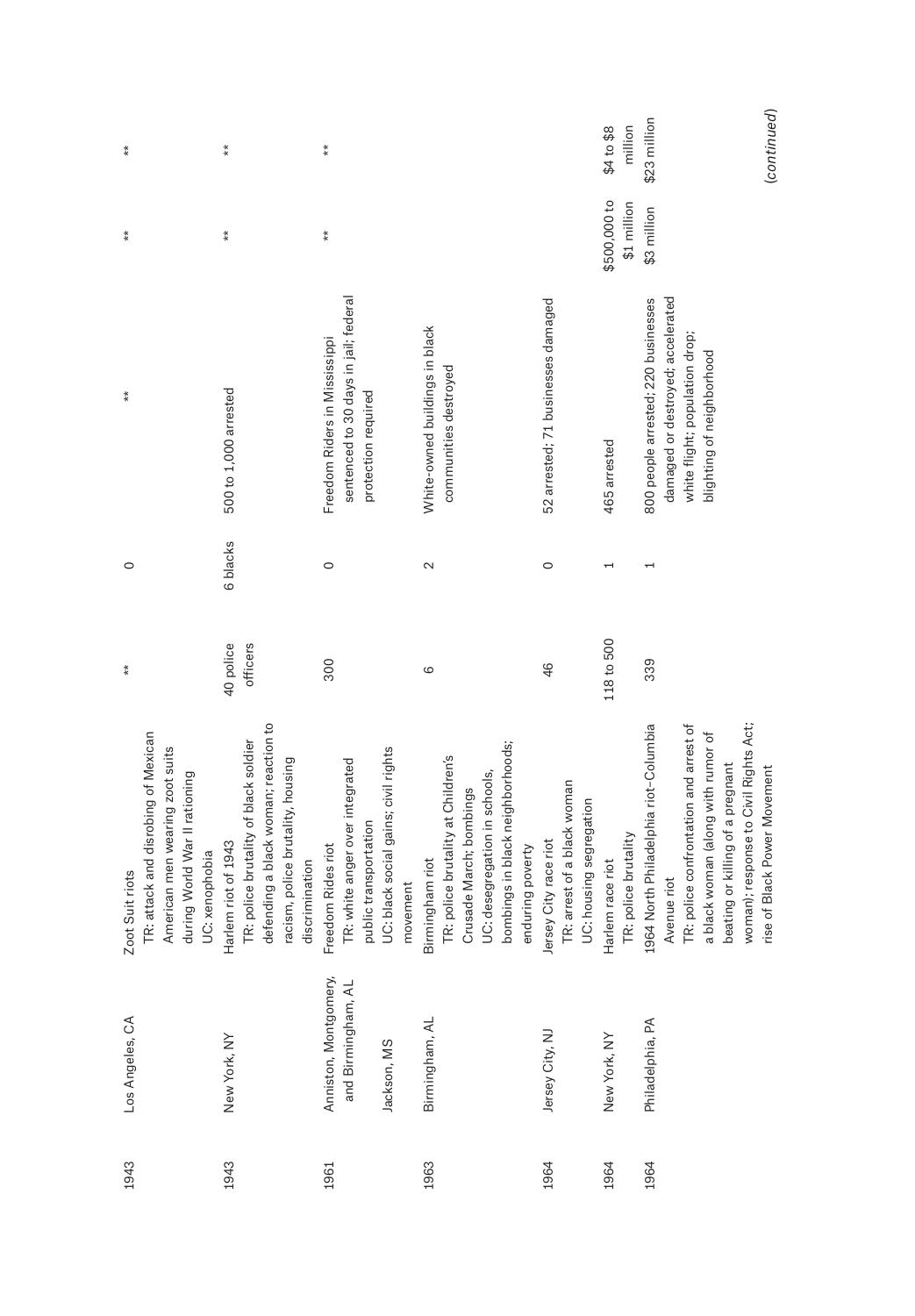|      |               |                                                                                                                                                                      |                  |               |                                                                                | Estimated Cost              |                        |
|------|---------------|----------------------------------------------------------------------------------------------------------------------------------------------------------------------|------------------|---------------|--------------------------------------------------------------------------------|-----------------------------|------------------------|
| Year | Location      | Context                                                                                                                                                              | Injuries         | Deaths        | Aftermath                                                                      | At the<br>Time              | 2017                   |
| 1964 | Rochester, NY | housing and education; employment<br>TR: police brutality; segregated<br>Rochester race riot                                                                         | 350              | 4             | or damaged; black social empower-<br>1,000 arrested; 204 stores looted<br>ment | \$1 million                 | \$8 million            |
| 1965 | Watts, CA     | TR: police confrontation during<br>Watts riot; Watts rebellion<br>discrimination<br>stop<br>traffic                                                                  | $1,000+$         | 34            | 4,000 arrested; 600 buildings burned<br>or looted; Watts community<br>blighted | \$44 million                | \$322 million          |
| 1966 | Chicago, IL   | TR: police brutality at Puerto Rican<br>Division Street riots<br>Week Parade                                                                                         | 16 Puerto Ricans | $\frac{*}{*}$ | 49 arrested; 50 buildings damaged                                              | $\ddot{*}$                  | $\ddot{*}$             |
| 1966 | Cleveland, OH | TR: racism and poverty or black<br>nationalist-communist<br>Hough riots                                                                                              | 50               | 4             | 275 arrested                                                                   | \$1 to \$2<br>million       | \$7 to \$14<br>million |
| 1967 | Detroit, MI   | TR: police raid on an unlicensed bar;<br>working class blacks fighting police,<br>national guard, and U.S. army<br>Detroit riot                                      | 1,189            | 43            | 7,000 arrested                                                                 | \$42 million                | \$307 million          |
| 1967 | Newark, NJ    | TR: police brutality, poverty, low<br>political power<br>Newark riot                                                                                                 | 725              | 26            | 1,500 arrested; Central Ward<br>blighted                                       | \$115 million \$110 million |                        |
|      |               | Source: Authors' tabulations based on Chicago Tribuge 2014: Perl 1999; Hamilton and Darity 2006; Kirshenbaum 1998; Rucker and Unton 2007; Chicago Commission on Race |                  |               |                                                                                |                             |                        |

*Source:* Authors' tabulations based on *Chicago Tribune* 2014; Perl 1999; Hamilton and Darity 2006; Kirshenbaum 1998; Rucker and Upton 2007; Chicago Commission on Race י<br>פ -Source: Autnors tabulations based on C*nicago Tibune 2*U14; Peri 1999; Hamilton and Darity 2006; Kirshenbaum 1998; Kucker and Upton 2007; Cni<br>Relations 1922; Danville Committee of Forty 1883; Dailey 1997; Smith and Wynn Relations 1922; Danville Committee of Forty 1883; Dailey 1997; Smith and Wynn 2009; Merritt 2008; Rehagen 2017; Haynes 1973; McWhirter 2011. *Note:* TR = triggering incident; UC = underlying circumstances; \*\*not reported or unavailable.

Table 1. (continued) **Table 1.** (*continued*)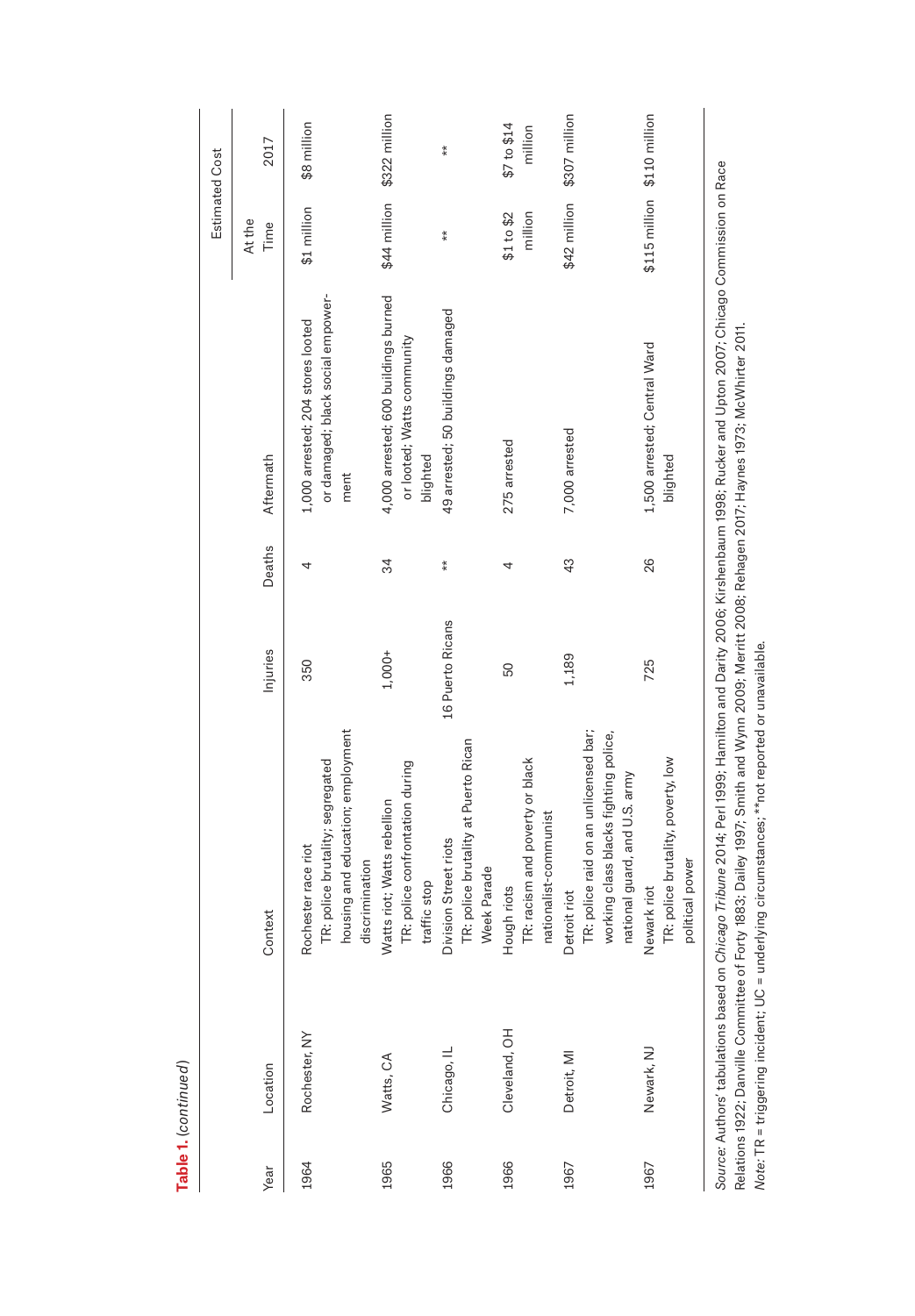middle class and black gains in politics. As table 1 shows, this massacre resulted in the displacement of at least 1,500 African Americans. To gain an idea of the massacre's enduring impact, black people have not been a racial majority in Wilmington since the 1898 riot (Hamilton and Darity 2006).<sup>7</sup>

In his 1944 analysis of race in America, Gunnar Myrdal posited that white rage was expressed as lynchings in the South and race riots in the North (1996). This is not the case. Lynchings were more frequent in the South, but they occurred throughout the country. Although not an exhaustive list of race riots, table 1 demonstrates that race (white) riots also were a national phenomenon. This article focuses on white rage manifested specifically through race riots because the civil unrest of urban riots is the focus of the Kerner Commission's report.

#### Triggers and Underlying Circumstances

E. M. Beck and Stewart Tolnay posit that white racial violence is characterized by the interactive and multiplicative result of violence potential and a threshold event (1995). Violence potential includes the underlying circumstances that create racial tension in a community. Violence potential is the product of racist ideology, permissiveness of the state, and competition of resources. As these underlying circumstances build and interact with one another, the threshold event serves as a trigger to racial violence (Beck and Tolnay 1995). Depending on the sociohistorical context and underlying circumstances, the trigger can be a dramatic incident, such as the death of a white deputy, as in the 1919 riots in Elaine, Arkansas, or as seemingly innocuous an event as a black teenager floating to the white side of a segregated beach, such as in the Chicago riots of 1919 (Williams 1972).

In both the North and the South, the pattern of triggering incidents involved police confrontations, jobs, and most often, alleged assaults on white women (Rucker and Upton 2007; Kirshenbaum 1998; Merritt 2008; Feimster 2009). Common underlying circumstances across regions included the enforcement of black social inferiority, competition over housing and political power, and flare-ups in response to black prosperity, and, during times of war, returning black soldiers asserting equal status (Haynes 1973; Merritt 2008; Dailey 1997; Perl 1999).

The oppressive conditions of the South, as well as black displacement due to white riots, served as motivating factors for the Great Migration of African Americans (Reich 2014; Wilkerson 2010). However, black newcomers found that racism was pervasive in their new home as well and created unique underlying circumstances to race riots in the North. For instance, in places such as Chicago and East St. Louis, resistance to black population growth and integration, black migrant and Eastern European immigrant conflicts at the workplace and in housing were an undercurrent to race riots (Rucker and Upton 2007; McWhirter 2011; Williams 1972; Rehagen 2017).

#### Casualties and Aftermath

The driving motivation for white race riots is the preservation of white supremacy and the benefits and privileges that it affords. It also can be argued that preserving white supremacy is the source of complacency in investigating these riots and their consequences. For example, although President Woodrow Wilson publicly admonished the East St. Louis riots of 1917, he did not initiate a federal investigation.8 The aftermath of white-initiated riots can be characterized by an enormous loss of black life, de-

7. According to the City of Wilmington, its 2014 racial-ethnic demographics are 75.3 percent white, 19.8 percent African American, and 5.6 percent Hispanic.

8. Congress launched an investigative committee on the East St. Louis riots of 1917 when President Wilson refused to do so (1917). From the investigation, Representative Leonidas C. Dyer (MO) reported on the savage nature of the riot and the complicity of law enforcement. Although the triggering incident of the East St. Louis riot is typically reported as conflicts with black strikebreakers, Dyer noted that immigrants working in the packing houses had been on strike for two years and that black workers (and not strikebreakers) had taken their place shortly thereafter. When pressed by the committee to take action, President Wilson wrote, "The Attorney General and I have been giving a great deal of thought to the situation in East St. Louis, and the United States district attorney there, as well as special agents of the Department of Justice, have been at work gathering information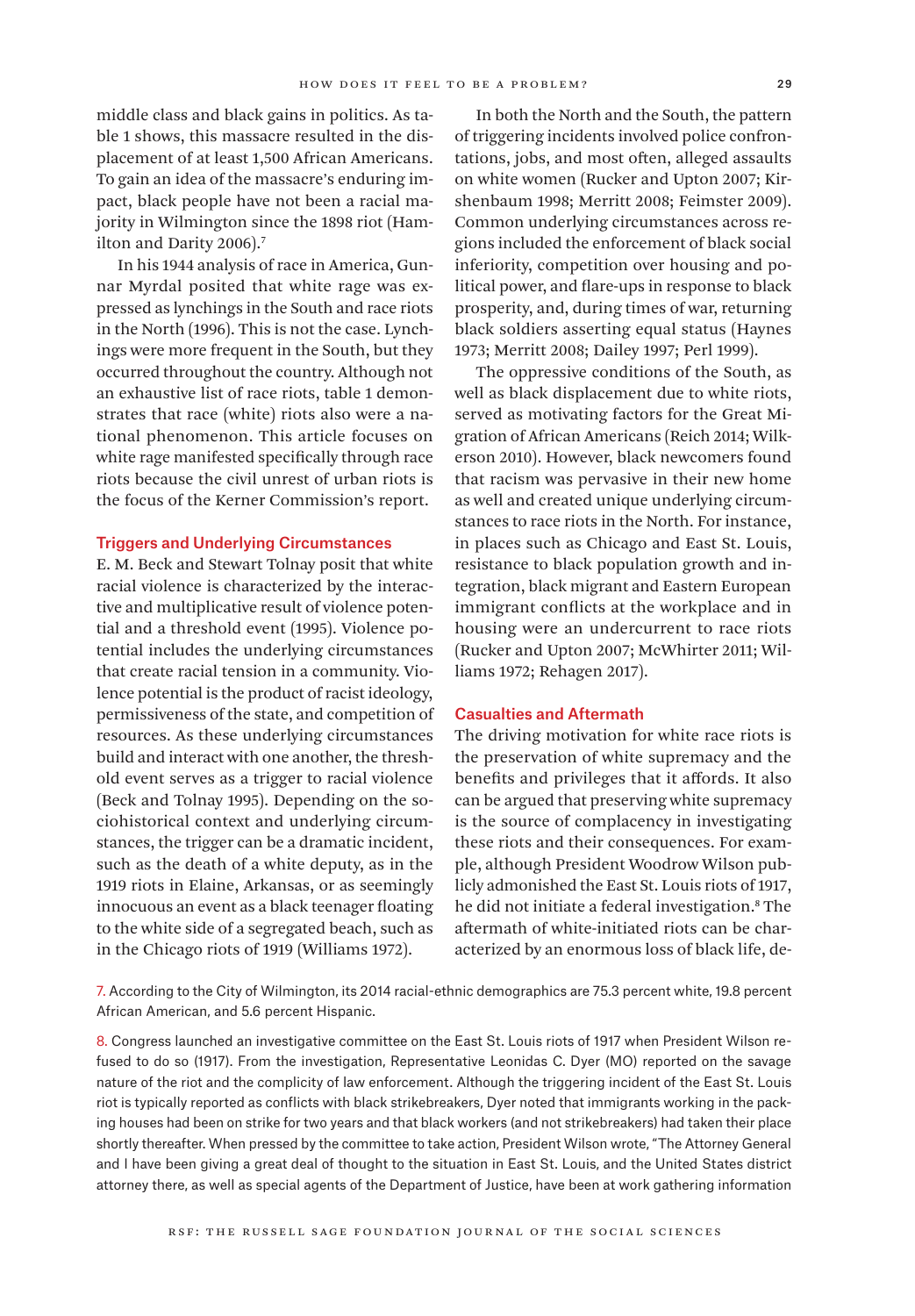struction of black-owned properties, mass displacement, and the loss of constitutional rights—specifically, voting rights, due process, equal protection of the law, free speech, the right to assemble, freedom of the press, and the right to bear arms. Further, Lisa Cook argues that a direct relationship can be found between white terror campaigns and policies and the fall (or rise) of black patents—an indication of the quality of black economic growth and intellectual output (2014). In contrast to numerous accountings of the costs of blackinitiated riots (*Chicago Tribune* 2014; Collins and Margo 2007; Iris 1983), very little is written or verifiable on the cost and casualties of whiteinitiated riots (Hamilton and Darity 2006). The violent and sexual assaults, as well as deaths of black women, during these riots are further unacknowledged.

As shown in table 1, the estimated loss of black lives is often wildly disparate, yet the recording of white deaths is exact, for example, Atlanta in 1906 and East St. Louis in 1917. Injuries are typically assumed to be massive but typically have no estimates. In her book on the New Orleans riot of 1900, the anti-lynching activist Ida B. Wells-Barnett wrote, "How many colored men and women were abused and injured is not known, for those who escaped were glad to make a place of refuge and took no time to publish their troubles" (1900, 29).<sup>9</sup> Hospitals, churches, and schools that served black people were among the properties destroyed in race riots, which further exacerbates the ability to count the dead, injured, and displaced—particularly women and children.

The disparity in casualties typically depends on who is doing the reporting, such as the local government versus activists such as WellsBarnett or organizations such as the NAACP (National Association for the Advancement of Colored People) and the Red Cross (Danville Committee of Forty 1883; Wells-Barnett 1917; Gruening and Du Bois 1917). Government accounts from the police, coronors, and city officials invariably report smaller numbers of black casualties, whereas activists and relief organizations report larger numbers (Rucker and Upton 2007; Brophy 2003; McWhirter 2011; Merritt 2008; Wicentowski 2017). It is difficult to verify which estimates were more accurate, but given the disregard for black lives, as well as the complicity of local government in riot activities, data gathered from activists and relief organization are likely to be more precise.

A similar lack of records can be found in documenting the value of black-owned properties lost in race riots. In several instances, entire black communities or towns were decimated in race riots without a record of the financial burden. A complicating factor is that these accounts are typically done through claims fulfilled by insurance companies. Purchasing insurance on property was not always available to black people during the peak of white race riots. As was the case in the 1921 Tulsa riots, the insurance companies cited a "riot exclusion clause" to deny property claims (Brophy 2003). Estimating the loss of blackowned property would then be left to complicitous local government officials.

#### Black Rage

The Kerner report makes the argument that blacks have legitimate concerns that contributed to the 1967 uprisings and were prompted by white racism. The report also concludes that the riots were not coordinated nor a product of

to enable us to determine whether any Federal statute has been violated. Up to this time I am bound in candor to say that no facts have been presented to us which would justify Federal action." However, it should be brought into context that President Wilson expanded racial segregation to the federal government and enthusiastically endorsed the Ku Klux Klan propaganda film *Birth of a Nation*, describing it as "history written in lightening." Thus, a presidential commission on this or the numerous other race riots that occurred during his presidency (1913–1921) was highly unlikely.

9. Families often hid in swamps, woods or cemeteries during the chaos of a race riot to escape ravenous mobs; some never returned. Ida B. Wells-Barnett was among a group of women called the Anti-Lynching Crusaders, a spin-off organization from the NAACP that investigated and reported the causes and aftermath of lynchings and race riots. She was known for her meticulous notes and interviews of community members and victims of white terror campaigns.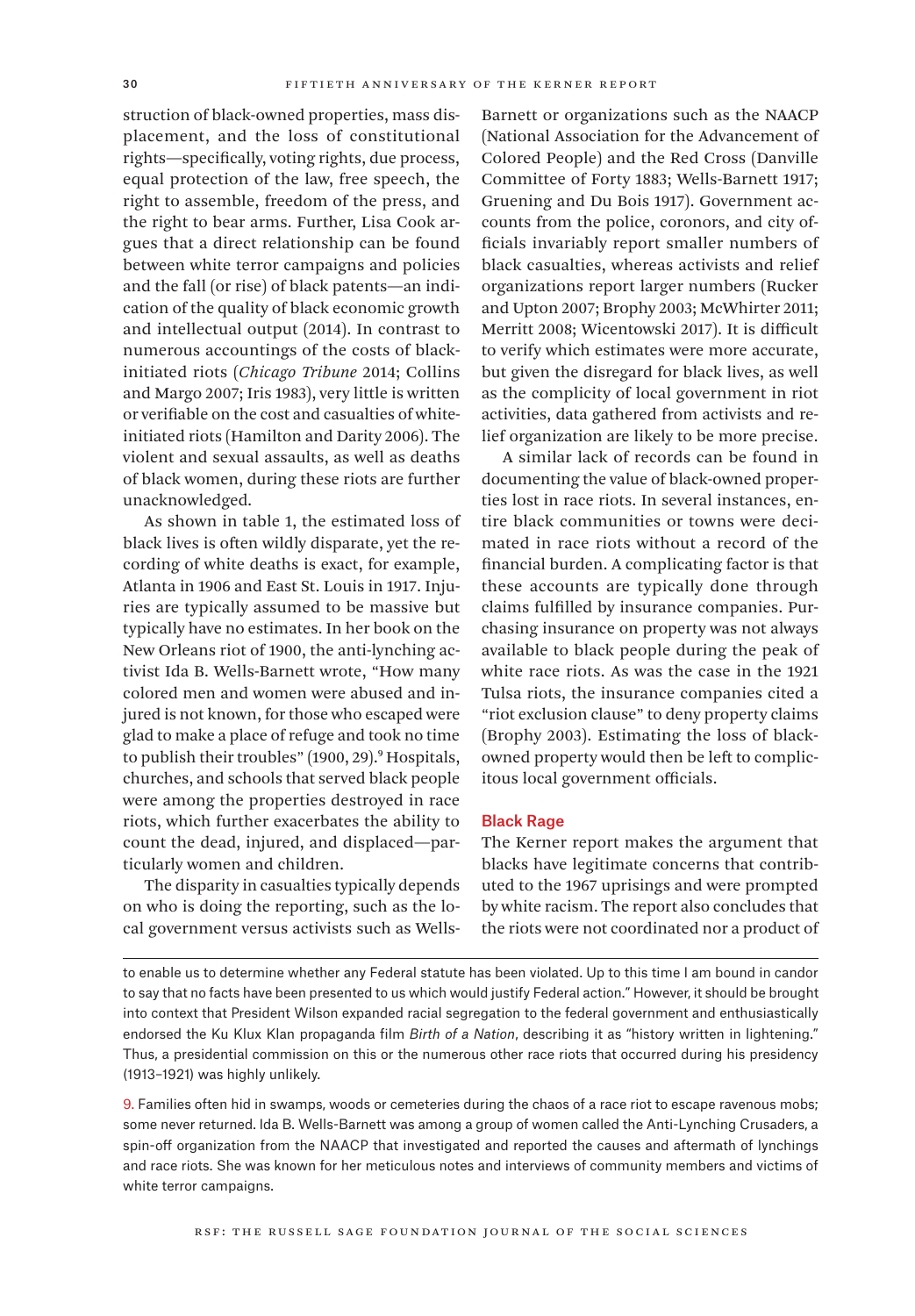an anarchistic conspiracy, and that the typical uprising was triggered by the perception of police physical abuse and abuse of power. These can be viewed as positive aspects of the report.

However, the Kerner report has a pattern of explaining systemic barriers to positive social, health, economic, and education outcomes, quickly followed by assertions of black pathology. The report does not conclude that it is absolutely logical to find oppression intolerable and that some type of action should be expected, or an apathy toward political and educational systems would be a rational response to these barriers (Utsey, Bolden, and Brown 2001; Fanon 1961). The Kerner report's framework is thus shaped by a view of black violence as a product of a pernicious social deviance, influenced by "broken" family structures led by black women—a clear reference to the findings of the Moynihan report (Moynihan 1965, chapter 7).

For centuries, campaigns of white violence have been perceived as maintaining social order, whereas black-initiated riots have been perceived as disrupting the social order and as revolutionary behavior to overturn the status quo. If whites generally like the status quo, then they will be considerably less bothered by white terror campaigns or police killings of blacks. Indeed, white violence is not seen as dangerous for whites but black violence is perceived as untamed/illogical, something that may spill out of the ghetto and therefore must be understood and stopped.

The Kerner report briefly acknowledges violence by "white racists" in Birmingham and "white segregationists" in Saint Augustine Florida (1968, 37, 38). In its phrasing, the report evaluates these incidents as a problem with racists rather than racism.<sup>10</sup> Failing to acknowledge white supremacy leads to an attempt to problematize black behavior. This is captured most eloquently by Kwame Ture and Charles Hamilton:

When white terrorists bomb a black church and kill five black children, the act is deemed individual racism, widely deplored by most segments of the society. But when in that same city—Birmingham, Alabama—five hundred black babies die each year because of the lack of proper food, shelter, and medical facilities, and thousands more are destroyed and maimed physically, emotionally, and intellectually because of conditions of poverty and discrimination in the black community, it is deemed a function of institutional racism. (Ture and Hamilton 1967, 4)

The triggering incident in black riots could be perceived as an individual racist encounter, like the police brutality that triggered almost every uprising (see table 1). If that were the case, black rage would be directed at individuals rather than the police force. The black riots that prompted the Kerner report were in fact initiated by the underlying circumstance of enduring institutional racism in policing and housing policies. From this perspective, targeting law enforcement and white-owned properties, including those with exploitive credit or lending and rental practices, were a cogent outlet of black rage (Baradaran 2017). Although white passersby and drivers may have had bricks or bottles thrown at them or their cars, they were not hunted down and attacked in their communities, something that occurred frequently in white riots directed against black people.

Whether due to ignorance of the incident or a sense of privilege-based safety, the white people endangered in these situations were driving through black communities at the time of a race riot and were targets of convenience. The chaos of the Bloody Summer of 1967 is therefore not analogous to the indiscriminate violence of the Red Summer of 1919.

## Missing Analysis: Gender and the Kerner Report

How does one begin to integrate a discussion of gender into the volumes of scholarly and activists' work attempting to explain the complex web of relationships between the police, courts,

10. In contemporary times, this is the "few bad eggs" notion used to defend the police. Thus, police brutality, poor teaching or even micro-aggressions, are problems with bad (or ignorant) whites, not all whites or whiteness itself (Berard 2012).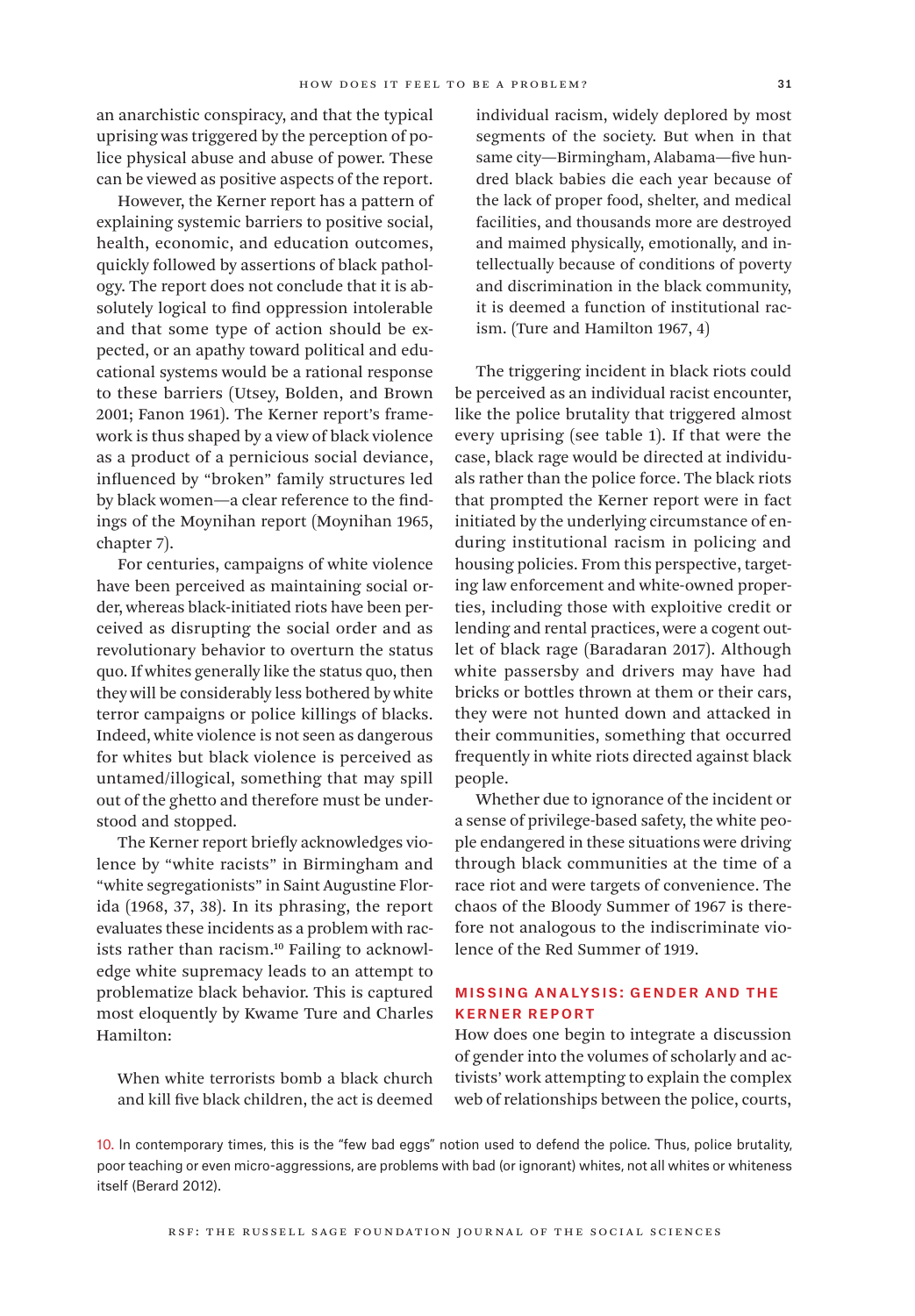corrections, and the African American community? The Kerner Commission's report certainly attempted to uncover the very complex nature of race relations in response to the riots of the 1960s. Its conclusions and recommendations were considered by some to be a radical departure from the status quo assessments of the race problem. One might assert that the commission shared what Carol Anderson refers to as "the unspoken truth about our racial divide"  $(2016, 5)$ .

The conclusions of the Kerner Commission affirmed the prophetic words of W. E. B. Du Bois in 1903 when he observed that the presence of black skin on the body of a male in the United States was perceived as intrinsically problematic. Du Bois's classic theoretical analysis was incomplete. He failed to acknowledge the vulnerable positionality of the black female. She too was considered a problem by those in power. The very nature of one's skin tone on black male bodies has historically evoked and evinced emotional and structural responses fueled by malignant history and ideological dogma. The black male body has been rendered a serious safety threat, and the black female body has also experienced a precarious fate due to state-sanctioned social control.

The eloquence and insights of Du Bois and many other thought leaders must not be diminished within the canons of classic intellectual thought, but the historical invisibility of the plight of black women must be engaged as we reflect on the state-sanctioned violence that the African American community experiences. Gender and class must be included in any analysis that acknowledges the otherness of blackness especially when their inclusion can account for aggravating and mitigating factors in the context of criminal justice policies and procedures.

The face of civil unrest described in the Kerner report characterizes the 1967 riots in urban centers including Newark and Paterson, New Jersey, and Detroit, Michigan, as events involving black males who were considered the most vulnerable to the legacy of racist governmental policies and practices (Kerner Report 1968, 7).

The report references findings from surveys designed to measure community attitudes toward the police that proved valuable to assessing the climate of communities and supported recommendations to improve policecommunity relations.<sup>11</sup> The researchers, however, solicited and reported on the responses of black adult males and black male youth only (Kerner Report 1968, 302–04). The analysis disregarded the reality that black women's stories, along with those of black males, would have provided a more accurate assessment of the nature and scope of police-sanctioned violence in the black community. Then, as now, black males were considered the primary protagonists in narratives about civil disorder that position them as the most visible victims of statesanctioned violence. This analysis asserts that the experiences of black females with the police were not a priority for the Kerner Commission. Black male attitudes controlled the deliberations of what to do about police-community relationships. These narratives ignored the reality of state-sanctioned violence against black women.

Black males are treated as most vulnerable to racist social and legal policies in historical and journalistic accounts of the impact of statesanctioned racist practices, from the period of enslavement to the present. Much of the national response focused on what to do about the problem of black male violence. Inherent in even the most liberal responses were calls to rectify some of the attendant consequences of poverty to develop more "orderly" communities. A specific focus on the role of well-

11. In the summary, the Kerner report provides results from "24 disorders in the 23 cities surveyed." Among its key findings is a description of black rioters: "The typical rioter was a teenager or young adult, a life-long resident of the city in which he rioted, a high school dropout; he was, nevertheless, somewhat better educated than his nonrioting Negro neighbor, and was usually underemployed or employed in a menial job. He was proud of his race, extremely hostile to both whites and middle-class Negroes and, although informed about politics, highly distrustful of the political system" (1968, 7). Although most black rioters are noted as being male, how many and under what circumstances black women were engaged in the riots is not assessed. It appears that a social demographic profile of black women rioters was apparently not deemed necessary.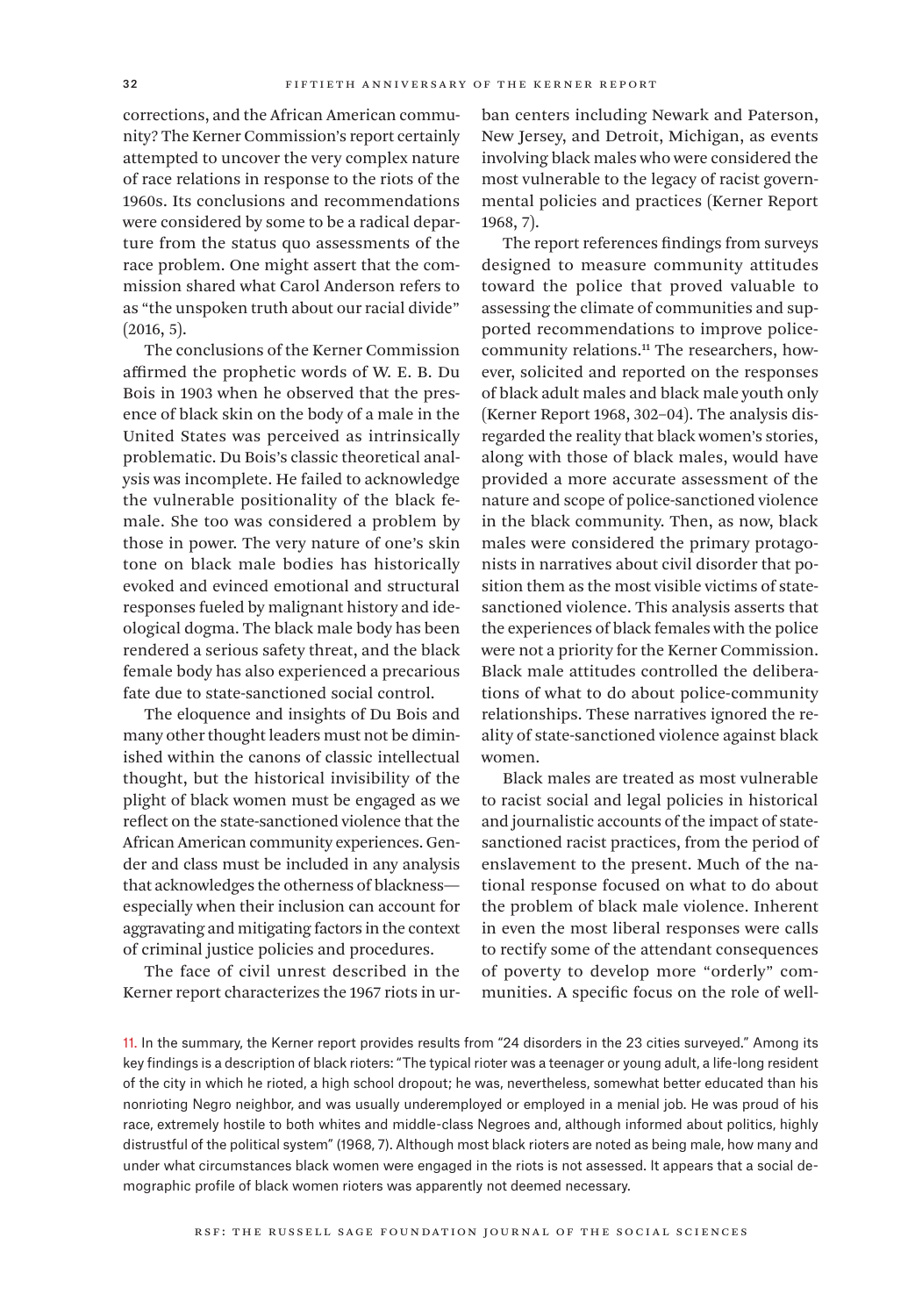behaved black males as a stabilizing force in the African American community has been central to the enduring narrative of what to do about urban civil unrest.

## Task Force on Twenty-First Century Policing

Like the Bloody Summer of 1967 that initiated the Kerner report, police brutality is at the core of contemporary urban riots: 1992 in Los Angeles, 2014 in Ferguson and Oakland, and 2015 in Baltimore. The confluence of riots and highprofile police shootings of unarmed black people precipitated President Barack Obama's Task Force on 21st Century Policing (2015). The task force was charged with "identifying best practices and offering recommendations on how policing practices can promote effective crime reduction while building public trust" (1). Interestingly, neither the shootings nor the riots that initiated the assembling of the task force are discussed directly in the final report. It would seem that a painstaking effort was made to exclude the phrases "police brutality" and "unarmed shooting" from it.

Whereas the Kerner report talks explicitly about race, and to a lesser degree, racism, the task force report is inundated with discussions of implicit or unconscious bias versus explicit bias or racial discrimination. Although making the distinction between unintentional and intentional discrimination provides a frame of reference for police interactions with the community, the result of unarmed shootings of black people remains. The institutionalized racism that supports implicit and explicit bias continues to be unaddressed. Further, this process individualizes police brutality and white terror campaigns, rather than examining them as cultural or systemic. Police brutality, regardless of its pervasiveness, is thus seen as a problem of bad-apple police officers, not as endemic

of police and American culture (Lersch and Mieczkowski 2005).

The similarities in recommendations of the 21st Century Policing and Kerner reports are startling. The most striking is the recommendation for police to find "alternatives to deadly force" in the Kerner report and the development of "less than lethal technology" in the task force report. The former recommended increasing the use of chemical weapons such as mace, and the latter the use of conductive energy devices (stun guns). Each report warned of current abuse of these alternative strategies and that appropriate use of force policies were needed for these nonlethal tools.

## The Influence of the Moynihan Report and My Brother's Keeper

Presidents Obama and Johnson created antipoverty commissions that resulted in a focus or development of initiatives to better support black males, particularly in terms of employment. In the Johnson-initiated Moynihan report, "Negro family social disorganization" is identified as the source of a culture of poverty that impedes black social and economic progress.12

The influence of the Moynihan report can be seen directly in the Kerner report in chapter 7, "Unemployment, Family Structure, and Social Disorganization." This chapter is included in the section on causes of civil unrest. They point to the proportion of black women in the labor force as an indicator of black male absence or underemployment; in 1966, 55 percent for nonwhite women in comparison to 38 percent for white women. Taking a page from the Moynihan report, the Kerner report cites the prevalence of female headed households as a systemic problem in the black community that leads to "social disorganization" and the lack of "solid citizens" in the ghetto (1968, 261).

12. Moynihan begins chapter 2 of the report with "At the heart of the deterioration of the fabric of Negro society is the deterioration of the Negro family" (1965, 5). He notes that this is evidenced by the trend of urban and lower class black families lacking a nuclear family structure. He points to illegitimate births (babies born to unwed mothers) and female-headed households (due to father absence and unemployment and domineering black wives) as the sources of social disorganization and reliance on public welfare. He also states that centuries of injustice, particularly slavery, contributed to the familial and therefore structural pathologies found in black communities. The phrasing "Negro family social disorganization" was based on E. Franklin Frazier's *The Negro Family in the United States* (1951), which declares the harm of family disorganization for African Americans.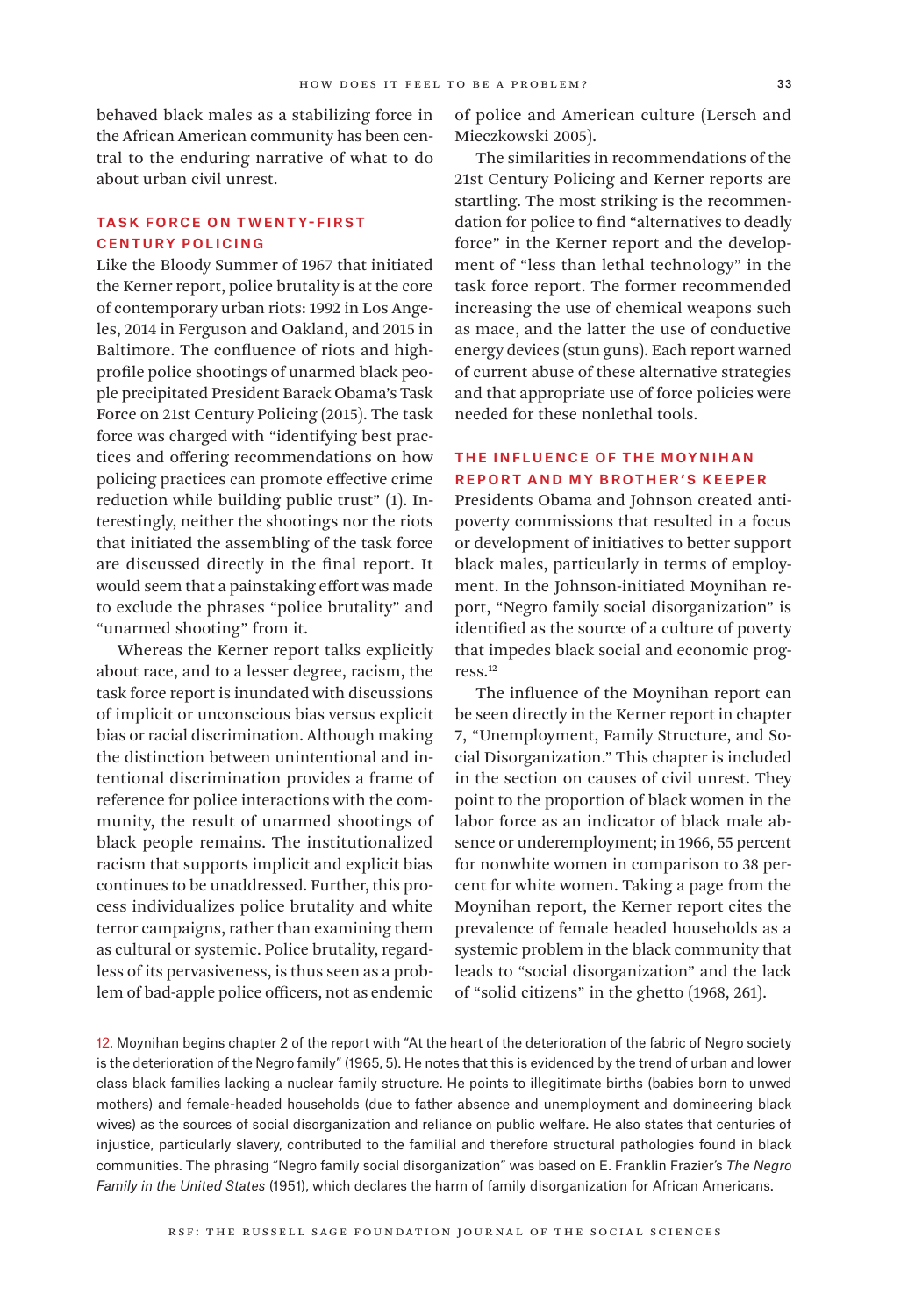Besides pointing to the poor parenting skills of single or working mothers, black women are largely absent in the Kerner report. Even though mistreatment of black women by the police was often the trigger for race riots (see table 1), no deeper inquiry was undertaken into the root causes for this vigilance. Black women and girls were also subjected to the horrors of white terror campaigns and police brutality, with the added trauma of sexual assault (Mc-Guire 2010; Feimster 2009).<sup>13</sup>

In 2014, President Obama kicked off the My Brother's Keeper Initiative in response to the plight of black men. Whereas the Moynihan report painted black women as emasculating single mothers, black women are remarkably absent from the My Brother's Keeper Initiative—as they largely are in the 21st Century Policing report. The need for initiatives that support black men and boys should not be minimized, but the absence of similar efforts designed to respond to the circumstances of black girls and women cannot be denied.

## The Continuing Invisibility of Black Women and Girls

Numerous scholars and activists bring attention to the invisibility of black girls and women's experiences as victims of state violence (Cohen and Jackson 2016; Collins 2000; Crenshaw 2014; Davis 2016; Jackson 2016; Richie 2012). Ashley Smith asserts that "when action is taken to bring awareness to structural injustices based on race, Black women, girls, and their experiences are left in the background" (2016, 261).

It is instructive to examine the work of Crenshaw, executive director of the African American Policy Forum and the #SayHerName campaign launched in 2015, to bring attention to and honor the lives of women and girls who have been victimized by police violence. According to a position paper produced by the

African American Policy Forum, "black women who are profiled, beaten, sexually assaulted, and killed by law enforcement officials are conspicuously absent" from racial justice movements (2015, 3).

According to the position paper, black women experience racial profiling while driving, have been casualties of the war on drugs through association, have disproportionately suffered injuries and assaults while in the custody of law enforcement, and have been doubly victimized when seeking help from domestic violence situations where the intervention by law enforcement has ended in the use of deadly force against the victim. The #SayHerName campaign brings attention to the circumstances of countless women, girls, and members of the LGBTQ community who have been wrongly arrested, prosecuted, punished, and victimized by police use of excessive and deadly force.

The absence of public narratives and outcry about legally sanctioned violence against diverse communities of women and men when protesting systemic racialized police violence is problematized by the #SayHerName movement. Ironically, this absence is even evident in social justice advocacy groups, which have adopted the Black Lives Matter call for social justice, without emphasizing the disproportionate representation of women, girls, and members of the LGBTQ community who have been victimized by state-sanctioned violence (Amnesty International USA 2005).

It is ironic that the Black Lives Matter movement was created and inspired by the social justice advocacy of queer females, Patrisse Cullors, Opal Tometi, and Alicia Garza. The Black Lives Matter movement has received more public support and media attention when the victims of police brutality and the unlawful use of deadly force have been black males. This was certainly not the intention of the founders of the movement.

13. In the Kerner report is a discussion of the build-up to an uprising in Tampa, Florida, triggered by a police shooting of a nineteen-year-old black man. This accounting demonstrates a missed opportunity to further analyze the position of black women and girls in the context of urban civil unrest, "As they began to mill about and discuss the shooting, old grievances, both real and imagined, were resurrected: discriminatory practices of local stores, advantages taken by white men of Negro girls" (Kerner Report 1968, 44). To further complicate this documentation, it is not clear which grievances were real and which were "imagined"—including assertions that black girls were being victimized by white men.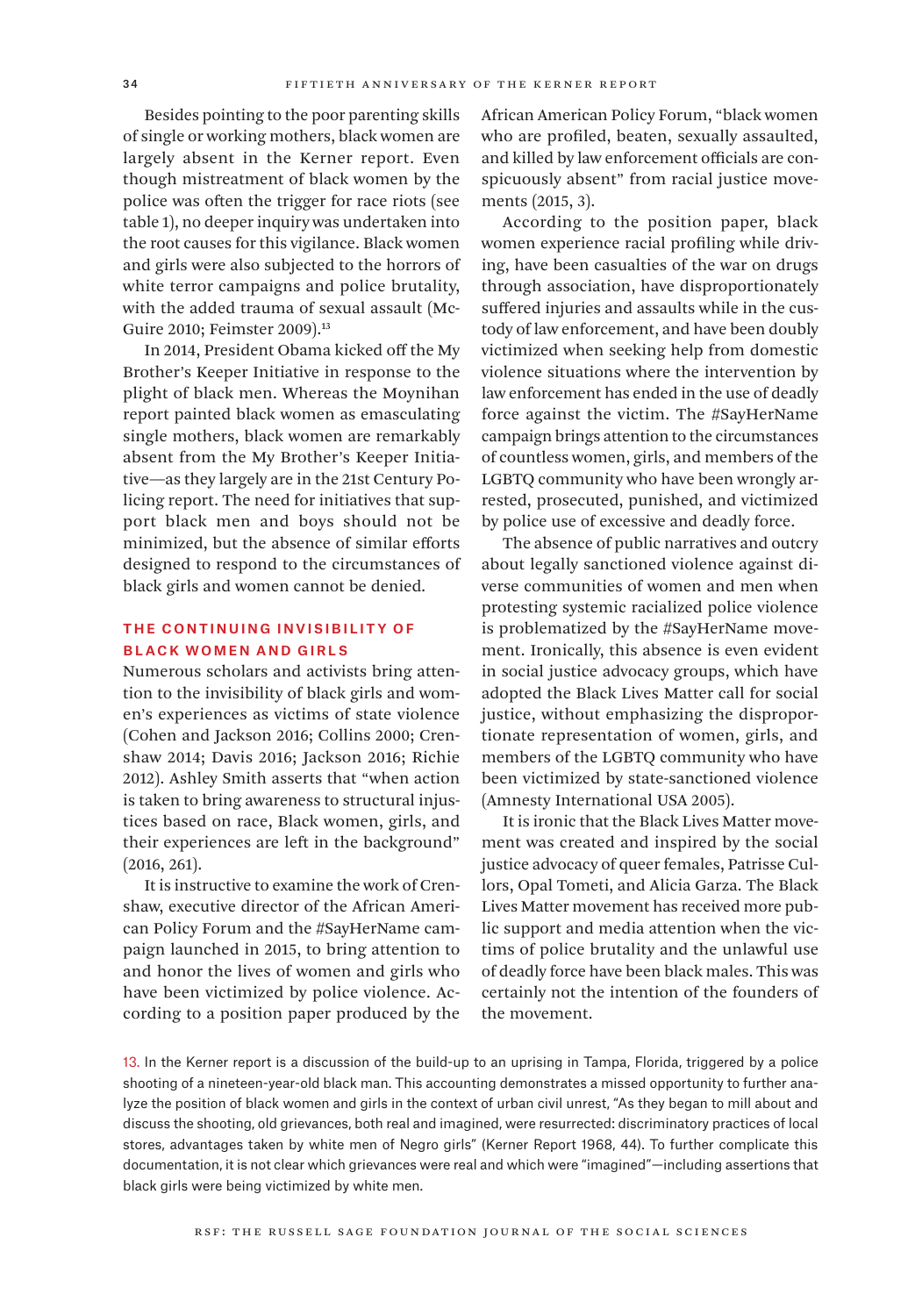As Peniel Joseph writes, "few grassroots uprisings have done as much, in such a short period of time, to focus attention on long-neglected issues of racial justice, gender and economic inequality" (2017, 18). The absence of social justice advocacy group and media attention to the experiences of black women and girls and members of the LGBTQ community being subjected to police brutality and deadly force has been at best minimized and at worst ignored. This is disturbing as one reflects on the faces of the movements often being black mothers.14 Their presence as grieving subjects is not juxtaposed with their vulnerability as likely victims of the police use of violence and deadly force.

The Black Lives Matter movement creates a space for broadening the discussion of the impact of state-sanctioned violence to include the experiences of diverse marginalized communities. The intersectional analytical framework offered by the founders of the Black Lives Matter movement complicates Du Bois's notion of what it means to be a problem by focusing on how multiple and intersecting identities compound and engender stereotypes that result in legalized repression and punishment of not only black males, but also other marginalized groups whose identities and presence are seen as threats, especially when they embody blackness. Patricia Hill Collins asserts that intersectional frameworks "add additional layers of complexity to understandings of social inequality, recognizing that social inequality is rarely caused by a single factor" (2000, 26). Racialized gender tropes yield particular responses from those in power.

For instance, the Georgetown Law report "Girlhood Interrupted" points to perceptions of black girls as being considered less innocent than white girls. In comparison with their white and Latina counterparts, black girls are the most likely to be disciplined in schools, receive in-school suspensions, and be referred to juvenile authorities. According to the report,

black girls are 20 percent more likely to be charged with a crime than white girls,

black girls are 20 percent more likely than white girls to be detained, and

black girls are less likely to benefit from prosecutorial discretion.

The study finds that prosecutors dismissed only 30 percent of cases against black girls, but 70 percent of those against their white counterparts (Epstein, Blake, and González 2017).

The desire for greater social control of black males and females has historically been evident throughout the administration of criminal justice (Anderson 2016; Davis 2003; Du Bois 2009; Foner 1988; Ransby 2015; Alexander 2010). This intentionality around close monitoring and surveillance of African American communities has created tense relationships between the police and the community, as the Kerner report notes.

Melissa Harris-Perry, in describing the vulnerability of black women, notes that "because of their history as chattel slaves, their labor market participation as domestic workers and their role as dependents in a punitive modern welfare state, black women in America live under heightened scrutiny by the state" (2011, 39). It is clear that this heightened scrutiny can be aggravated and mitigated by numerous factors, including socioeconomic class, gender performance that is nonconforming to heteropatriarchal norms, and neighborhood, to name a few.

#### Neo-Capitalist Punishment Ideology

Smith's introduction of a neo-capitalist punishment ideological framework provides a helpful lens to examine the injustices black women and girls are subjected to by law enforcement (2016). According to Smith, "neo-capitalist punishment ideology highlights the ways in which governmentality validates the use of severe discipline and punishment tactics against targeted bodies through its method of control over marginalized people" (263).

It is important to note that neo-capitalist punishment ideology is an extension of Michel

14. A group of seven mothers has become known as the Mothers of the Movement. Each has lost a son or daughter to gun violence, mostly at the hands of the police. They have become activists fighting police brutality and gun violence.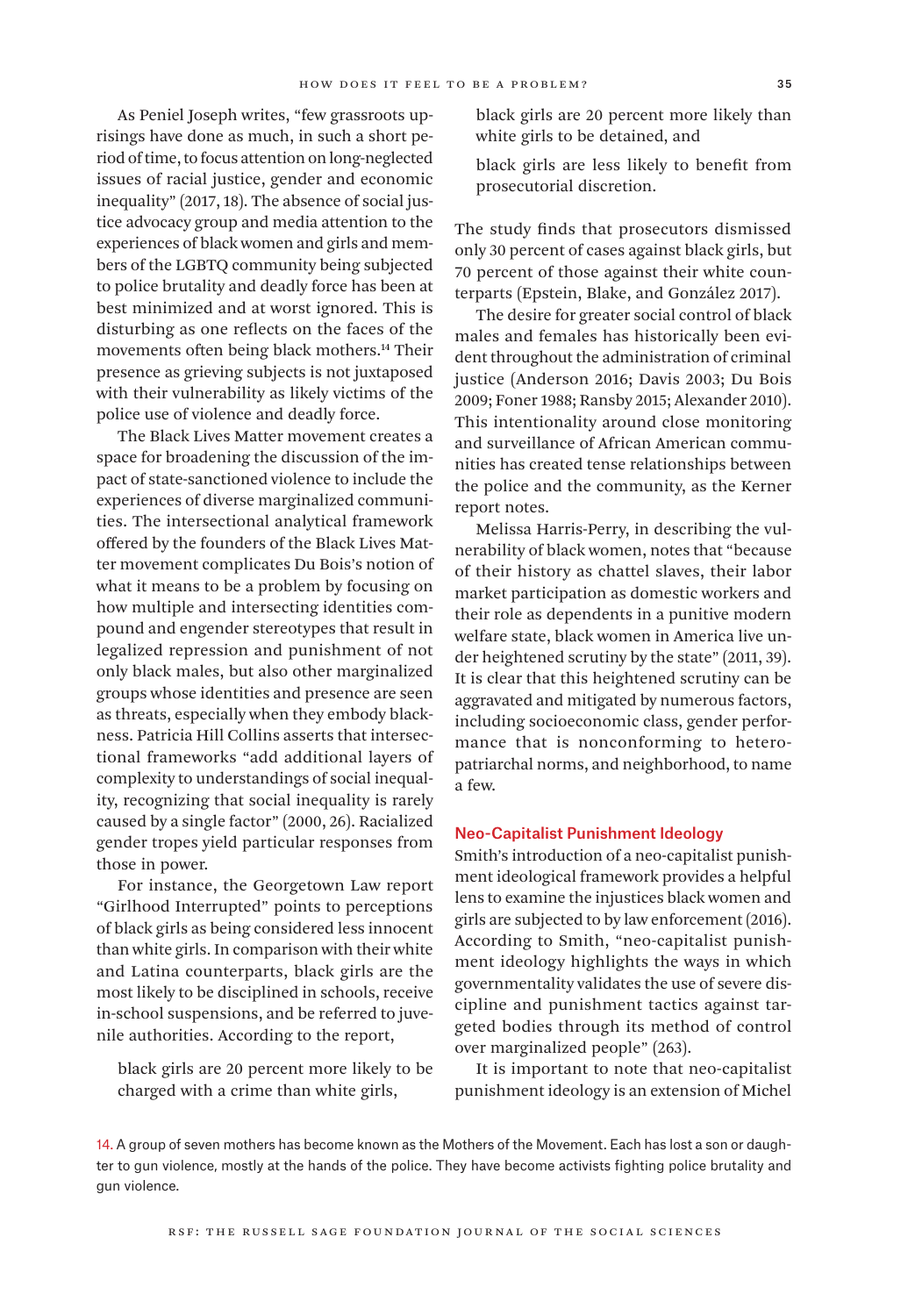Foucault's theorizing about how the state exercises control over marginalized populations (1977). His analysis is particularly useful because it situates the relationship between the state and the marginalized body and introduces us to a particular architecture of what he refers to as the very intentional coerciveness of the carceral state (293–308). Notably, Smith introduces components of this ideological framework that are applicable to recent instances of excessive force used against black girls and women.

Public punishment is one component intended to achieve the goal of general deterrence as a way to diffuse "bad girl behavior." This public punishment component recently was enacted in an incident involving a disturbance at a June 2015 teen pool party in McKinney, Texas, where a "noncompliant" black girl was the victim of the use of excessive physical force by a police officer who chose to shove the fifteen-year-old face down to the ground and pressed his knee into her back, ostensibly to subdue her while other teens were held at gunpoint. His behavior was subsequently ruled "indefensible" by his police chief. When a suspect is seen as a threat, even when that suspect is a young black girl, it is assumed by law enforcement that public punishment is an acceptable response to perceived disruptive behavior.

Invisibility is the next component of the neo-capitalist punishment ideology that Smith cites, which speaks to the fact that "over the past three years, more than 70 Black women and girls have been murdered due to state violence (Khaleeli 2016)" (Smith 2016, 264). The lack of media attention, as well as selective social justice movement attention, is problematic. The devaluation of the lives of women and girls is evidenced within both public and private spheres. This devaluation of the lives of women and girls privileges narrative accounts of males as the sole victims of state-sanctioned violence.

The intersectional realities of black women and girls' lives are not considered when examining their engagement with law enforcement. Smith asserts that the instances of statesanctioned violence black women and girls and men and boys experience are "directly linked to their intersectional identities" (2016, 265). Although it is apparent that blackness, regardless of class, presages a potential threat, particularly in the form of a male body, perceived economic status does matter.

The Kerner Commission's focus on innercity, economically insecure urban communities as hotbeds for civil unrest recognizes that the attendant consequences of structural inequality nurture a volatile community context that requires study and analysis. The confluence of race, class, and gender, though not specifically interrogated in the Kerner report, yields recommendations that definitely acknowledge socioeconomic class as an aggravating factor in structural inequality.

The neo-capitalist punishment ideology also advances the expectation that marginalized populations must be docile in the face of law enforcement. The Kerner Commission cites "deep hostility between police and ghetto communities as a primary cause of the disorders" (Kerner Report 1968, 299). This hostility is emblematic of a distrust between community members and law enforcement. In the 21st Century Policing report, law enforcement witnesses lament the lack of respect they receive from people they are charged with protecting.

In some cases, when law enforcement officers believed that the subjects of their authority were not respectful (that is, docile) enough, they perceived them as threats (Greene 2000). Because of this, if a law enforcement officer's authority is challenged, it can result in the use of deadly force regardless of whether the perception is based on reality. Stereotypes about black women and girls often do not suggest docility (Collins 2000; Harris-Perry 2011).

The prevalence of technology further complicates the relationship between law enforcement and the community, because in spite of what Smith describes as the "hyper-visibility" of incidents against members of the black community, including women and girls, the justice system continues to often ignore this evidence as indictable against law enforcement officers (2016, 266). Ignoring photographic or video evidence of brutality against black people was true in the height of white racial terror cam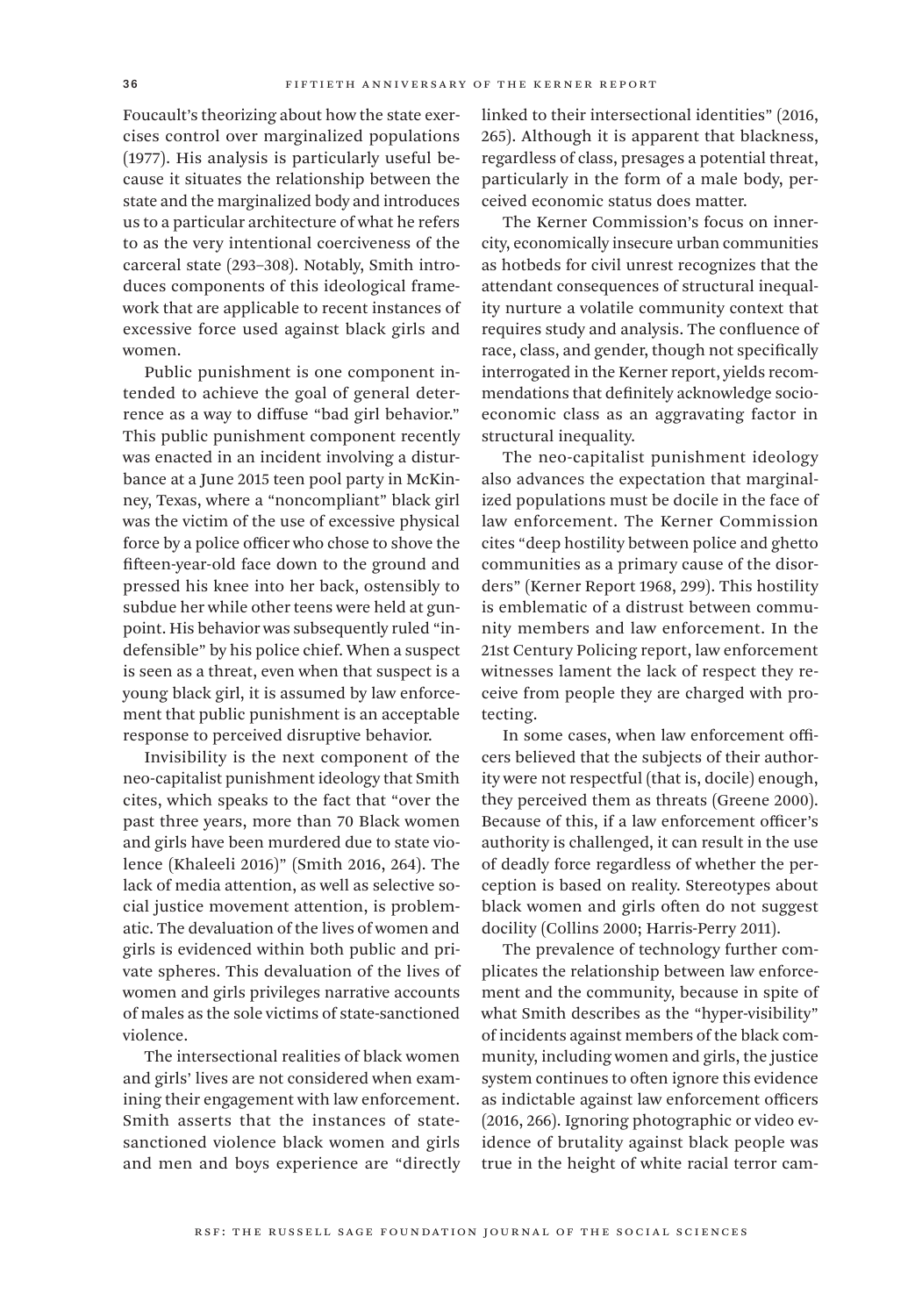paigns, and remains true contemporarily, as in the cases of Rodney King, Sandra Bland, Tamir Rice, and Philando Castille (see Wells-Barnett 1900; see also postcard depictions of lynches).

#### **CONCLUSION**

Four presidential commissions with an overall theme of addressing the race problem have been assembled without identifying the context of the problem. Therefore we must ask ourselves how far have we come, what worked, and how does this inform twenty-first-century realities?

#### How Far Have We Come?

Black rage and riots in response to state violence prompted both the Kerner Commission and the 21st Century Policing Task Force. Because no comparable report has been produced on white rage and riots, one must question how far America can or has progressed in race relations. Essentially, without a dual reflection of race, how can the causes and consequences of civil unrest be fully understood?

Regardless of the race initiating riots, black people are the majority of deaths and injuries and bear the burden of decimated property in predominantly black communities. A distinction can be made in ownership of these properties. In white race riots, black people were hunted and the black-owned properties were targeted based on proprietorship and location in the black community. Law enforcement and white-owned properties in black communities were targeted in black riots. How these outcomes are valued sheds light on why black riots result in presidential commissions and white terror campaigns do not.

One must question whether the failure to fully examine white protest is that far too often they were de facto or de jure state sanctioned. James Garland, using Alabama as an example, documents state support of white terrorism: "Sorting out government influence on 'private' racially-motivated violence in Alabama is often a daunting task. Indeed, the fusion of public and private prejudice for much of Alabama history has been so complete that 'law' and lawlessness in the state have often been one and the same" (2001, 26).

### What Worked and What Did Not Work?

Identifying white racism as "essentially responsible" for the civil unrest of 1967 is the Kerner report's greatest strength. At the same time, racism is identified as the profoundly influential but politically inexpedient culprit of the uprisings. As a result, prevention efforts initiated to eliminate the population-level racial disparities in education, employment, wealth, and health that were the underlying cause of the urban riots focused on individual-level interventions rather than on dismantling institutional-level racism (that is, the underlying cause of the disparities). This strategy reinforces the narrative that racial problems in America are in fact problems of black people and their communities. As a result, whites are relegated to the roles of saviors of black people, and bystanders to addressing systemic racism's repercussions.

Each of these executive actions suffers from a failure to address intersectionality. The Kerner report's findings that the country is divided by race places a singular focus on race that fails to interrogate the many ways black women and girls are marginalized and disenfranchised in U.S. society. When reports and or public policies do not include the experiences and voices of women and girls in a nation divided, they forfeit the ability to provide comprehensive programmatic initiatives. Violence against black women, from enslavement to the contemporary moment, must be included in discussions focusing on civil unrest, the perils of police brutality, and the unauthorized use of deadly force on black bodies. The use of legalized violence to control the "black community" historically has been justified by racist and sexist ideologies that dehumanize black people—both male and female.

## What Are the Implications for the Twenty-First Century?

A study of the racial divide must examine both the strength and virulence of enduring racial stereotypes attributed to black people and their communities and how they are employed to legitimize racism. Just as the Kerner report acknowledges that many (white) Americans do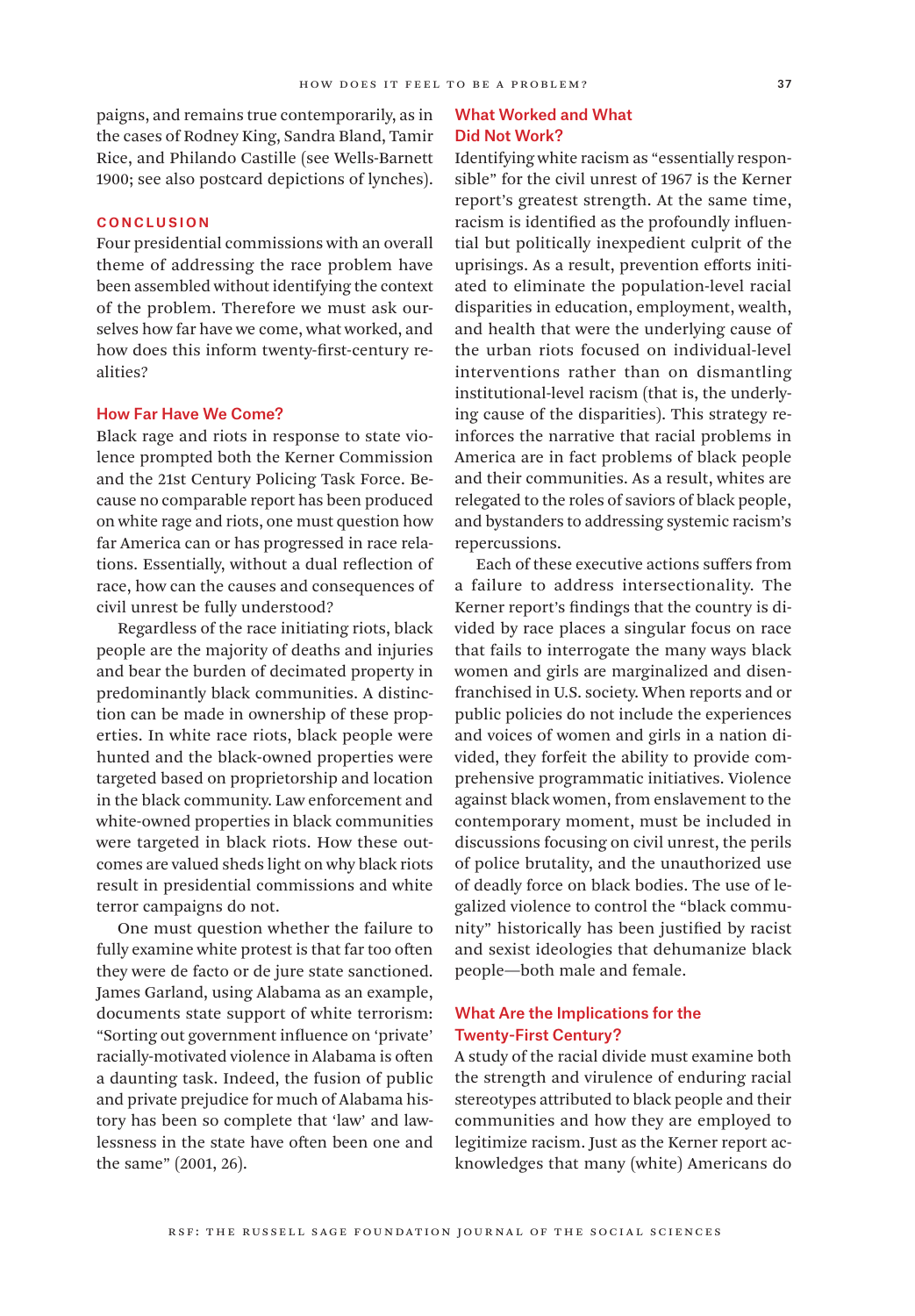not know the historical and institutional structures that cause and support racial disparities, the same dynamics are illustrated today.15 In 2018, just as in 1968, the United States is a nation divided by race.<sup>16</sup>

Urban uprisings continue to be triggered by excessive use of police force, even though the Kerner Commission and the 21st Century Policing Task Force both recommend the widespread use of nonlethal police methods. As the United States moves forward as a nation, presidential commissions such as the Kerner Commission must move from identifying problems and making recommendations that fail to address a comprehensive response to the impact of police-sanctioned violence against the entire black community. It is impossible to reform any systemic problems resulting from a history of racist and sexist practices until the truth about how systems informed by racism and sexism is revealed. The truth must be sought before any form of reformation and reconciliation can occur. This analysis has attempted to expand the analysis of police-community relationships to reveal the sometimes unspoken truths about state-sanctioned violence against the black community by members of the white community. Once these truths are unveiled, commissions can seek to organize citizen groups that represent a cross-section of members of the black community to share their experiences and recommendations about ways to improve police-community relationships. The impact of police-sanctioned violence on black females and members of the LGBTQ community must be included in discussions about how to improve police-community relationships. The commission's recommendations must reflect an intersectional lens as a way to focus on the most effective methods for engaging diverse black voices.

#### **REFERENCES**

- African American Policy Forum. 2015. "Say Her Name: Resisting Police Brutality Against Black Women." New York: Center for Intersectionality and Social Policy Studies. Accessed May 3, 2018. [http://www.aapf.org/publications/.](http://www.aapf.org/publications/)
- Alexander, Michelle. 2010. *The New Jim Crow: Mass Incarceration in the Age of Colorblindness*. New York: The New Press.
- Amnesty International USA. 2005. *Stonewalled: Police Abuse and Misconduct Against Lesbian, Gay, Bisexual and Transgender People in the U.S*. New York: Amnessty International USA.
- Anderson, Carol. 2016. *White Rage: The Unspoken Truth of the Racial Divide*. New York: Bloomsbury Press.
- Baradaran, Mehrsa. 2017. *The Color of Money: Black Banks and the Racial Wealth Gap.* Cambridge, Mass.: Harvard University Press.
- Beck, E. M., and Stewart E. Tolnay. 1995. "Violence Toward African Americans in the Era of the White Lynch Mob." In *Ethnicity, Race, and Crime: Perspectives Across Time and Place*, edited by Darnell Felix Hawkins. Albany: State University of New York Press.
- Berard, Tim J. 2012. "Collective Action, Collective Reaction: Inspecting Bad Apples in Accounts for Organizational Deviance & Discrimination." *Interaction and Everyday Life: Phenomenological and Ethnomethodological Essays in Honor of George Psathas*: 261–77.
- Brophy, Alfred L. 2003. *Reconstructing the Dreamland: The Tulsa Riot of 1921: Race, Reparations, and Reconciliation*. New York: Oxford University Press.
- Chicago Commission on Race Relations. 1922. *The Negro in Chicago: A Study of Race Relations and a Race Riot*. Chicago: University of Chicago Press.
- *Chicago Tribune*. 2014. "The 10 Most-Costly Riots in the U.S." November 26. Accessed May 3, 2018. [http://www.chicagotribune.com/chi-insurance](http://www.chicagotribune.com/chi-insurance-civil-unrest-riots-bix-gfx-20141126-htmlstory.html)  [-civil-unrest-riots-bix-gfx-20141126-htmlstory](http://www.chicagotribune.com/chi-insurance-civil-unrest-riots-bix-gfx-20141126-htmlstory.html)  [.html.](http://www.chicagotribune.com/chi-insurance-civil-unrest-riots-bix-gfx-20141126-htmlstory.html)

15. In a 2018 poll conducted by The Economist/YouGov, 56 percent of whites either agreed or strongly agreed that "Irish, Italian, Jewish, and many other minorities overcame prejudice and worked their way up. Blacks should do the same without any special favors." (Table 26B, "Racial Resentment," April 1–3, [https://d25d2506sfb94s](https://d25d2506sfb94s.cloudfront.net/cumulus_uploads/document/maf7idof71/econTabReport.pdf) [.cloudfront.net/cumulus\\_uploads/document/maf7idof71/econTabReport.pdf,](https://d25d2506sfb94s.cloudfront.net/cumulus_uploads/document/maf7idof71/econTabReport.pdf) accessed May 21, 2018.)

16. In a 2016 Gallup Poll, only 49 percent of blacks and 55 percent of whites perceived black-white relations in the United States to be somewhat or very good. (Frank Newport, "Majority in U.S. Still Hopeful for Solution to Race Problems," [http://news.gallup.com/poll/193682/majority-hopeful-solution-race-problems.aspx,](http://news.gallup.com/poll/193682/majority-hopeful-solution-race-problems.aspx) accessed May 21, 2018.)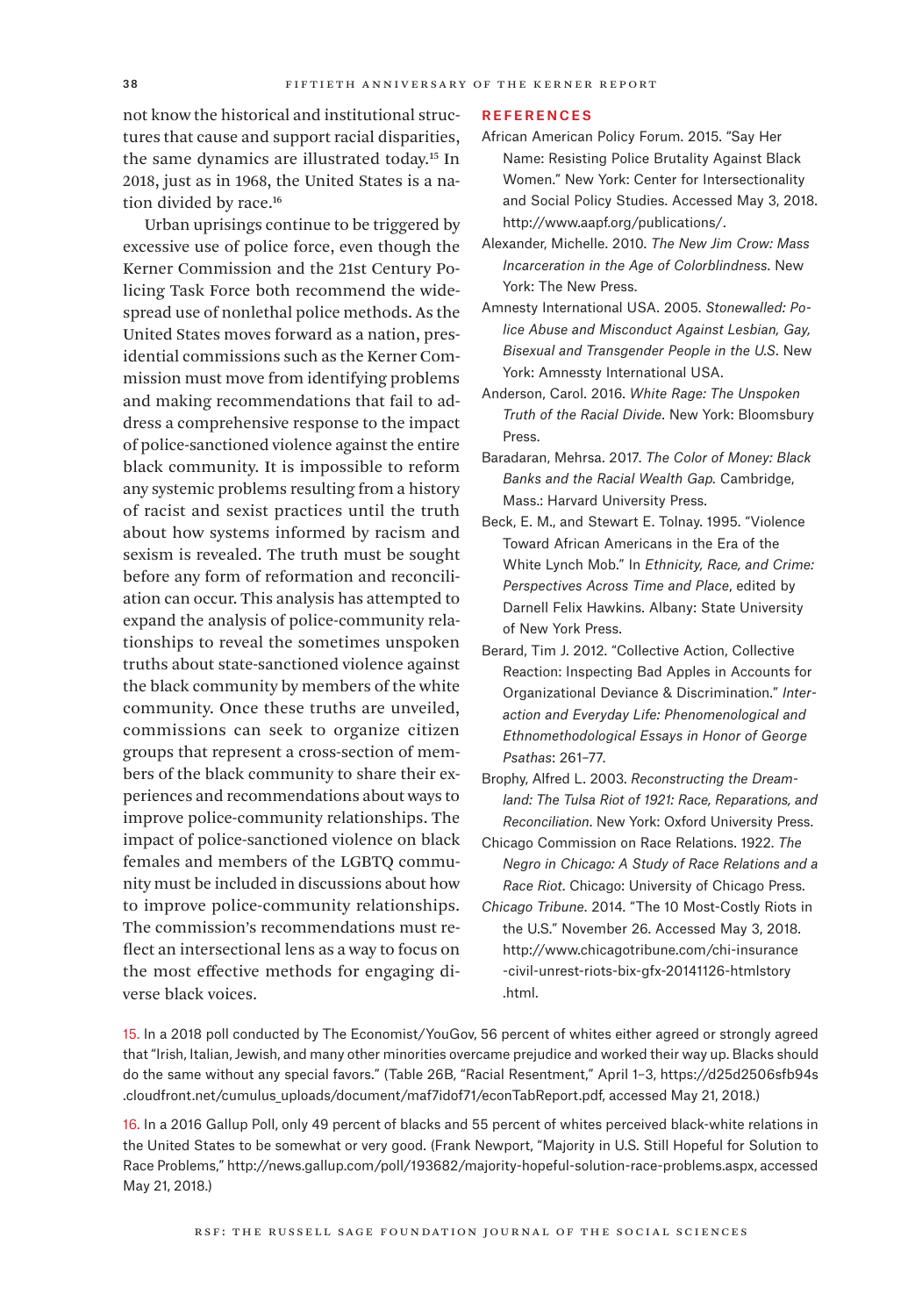- Clarke, James W. 1998. *The Lineaments of Wrath: Race, Violent Crime, and American Culture.* Piscataway, N.J.: Transaction Publishers.
- Cohen, Cathy J., and Sarah J. Jackson. 2016. "Ask a Feminist: A Conversation with Cathy J. Cohen on Black Lives Matter, Feminism, and Contemporary Activism." *Signs: Journal of Women in Culture and Society* 41(4): 775–92.
- Collins, Patricia Hill. 2000. "Gender, Black Feminism, and Black Political Economy." *ANNALS of the American Academy of Political and Social Science* 568(1): 41–53.
- Collins, William J., and Robert A. Margo. 2007. "The Economic Aftermath of the 1960s Riots in American Cities: Evidence from Property Values." *Journal of Economic History* 67(4): 849–83. DOI: 10 .1017/S0022050707000423.
- Cook, Lisa. 2014. "Violence and Economic Activity: Evidence from African American Patents, 1870– 1940." *Journal of Economic Growth* 19(2): 221– 57.
- Crenshaw, Kimberlé. 1989. "Demarginalizing the Intersection of Race and Sex: A Black Feminist Critique of Antidiscrimination Doctrine, Feminist Theory and Antiracist Politics." *University of Chicago Legal Forum* 1989(1): 139–67.
- -. 2014. "The Girls Obama Forgot, My Brother's Keeper Ignores Young Black Women." *New York Times*, July 29.
- Dailey, Jane. 1997. "Deference and Violence in the Postbellum Urban South: Manners and Massacres in Danville, Virginia." *Journal of Southern History* 63(3): 553–90.
- Danville Committee of Forty. 1883. *Danville Riot, November 3, 1883: Report of Committee of Forty: With Sworn Testimony of Thirty-Seven Witnesses*, edited by John Hope Franklin Research Center. Reprint, Richmond, Va.: Johns & Goolsby.
- Davis, Angela. 2003. *Are Prisons Obsolete?* New York: Seven Stories Press.
- $-$ . 2016. *Freedom Is a Constant Struggle: Ferguson, Palestine, and the Foundations of a Movement.* Chicago: Haymarket Books.
- Du Bois, W. E. B. 2009. *The Souls of Black Folk*, edited by Nathan Irvin Huggins and John Edgar Wideman. New York: Library of America.
- Epstein, Rebecca, Jamilia J. Blake, and Thalia González. 2017. "Girl Interrupted: The Erasure of Black Girlhood." Washington, D.C.: Georgetown Law School, Center on Poverty and Inequality.

Eskew, Glenn T. 1997. "'Bombingham': Black Protest

in Postwar Birmingham, Alabama." *Historian* 59(2): 371–90.

- Fanon, Frantz. 1961. *The Wretched of the Earth*, *damnés de la terre. English*. New York: Grove Press.
- Feimster, Crystal Nicole. 2009. *Southern Horrors: Women and the Politics of Rape and Lynching*. Cambridge, Mass.: Harvard University Press.
- Foner, Eric. 1988. *Reconstruction: America's Unfinished Revolution, 1863–1877*. New York. Harper Perennial.
- Foucault, Michel. 1977. *Discipline and Punish*. New York: Vintage Press.
- Frazier, E. Franklin. 1951. *The Negro Family in the United States*. New York: Dryden Press.
- Garland, James Allon. 2001. "The Low Road to Violence: Governmental Discrimination as a Catalyst for Pandemic Hate Crime." *Law & Sexuality: Rev. Lesbian, Gay, Bisexual & Transgender Legal Issues* 10(1): 1–91.
- Greene, Helen Taylor. 2000. "Understanding the Connections Between Race and Police Violence." In *The System in Black and White: Exploring the Connections Between Race, Crime, and Justice*. Westport, Conn.: Praeger.
- Gruening, Martha, and W. E. B. Du Bois. 1917. "The Massacre of East St. Louis." *The Crisis*, September, 219–38.
- Hamilton, Tod G., and William Darity Jr. 2006. "An Interpretation of the Economic Impact of the Wilmington Riot of 1897 Summary of Preliminary Findings." In *1898 Wilmington Race Riot Report*, edited by LeRae Umfleet. Raleigh, N.C.: Wilmington Race Riot Commission.
- Harris-Perry, Melissa. 2011. *Sister Citizen: Shame, Stereotypes, and Black Women in America.* New Haven, Conn.: Yale University Press.
- Haynes, Robert V. 1973. "The Houston Mutiny and Riot of 1917." *The Southwestern Historical Quarterly* 76(4): 418–39.
- Iris, Mark. 1983. "American Urban Riots Revisited." *American Behavioral Scientist* 26(3): 333–52.
- Jackson, Sarah. J. 2016. "(Re)Imagining Intersectional Democracy from Black Feminism to Hashtag Activism." *Women's Studies in Communication* 39(4): 375–79.
- Joseph, Peniel E. 2017. "Why Black Lives Matter Still Matters." *New Republic* 248(5): 16–19.
- Kerner Commission. 1968. *Report of the National Advisory Commission on Civil Disorders*. Washington: Government Printing Office.
- Khaleeli, Homa. 2016. "#SayHerName: Why Kim-